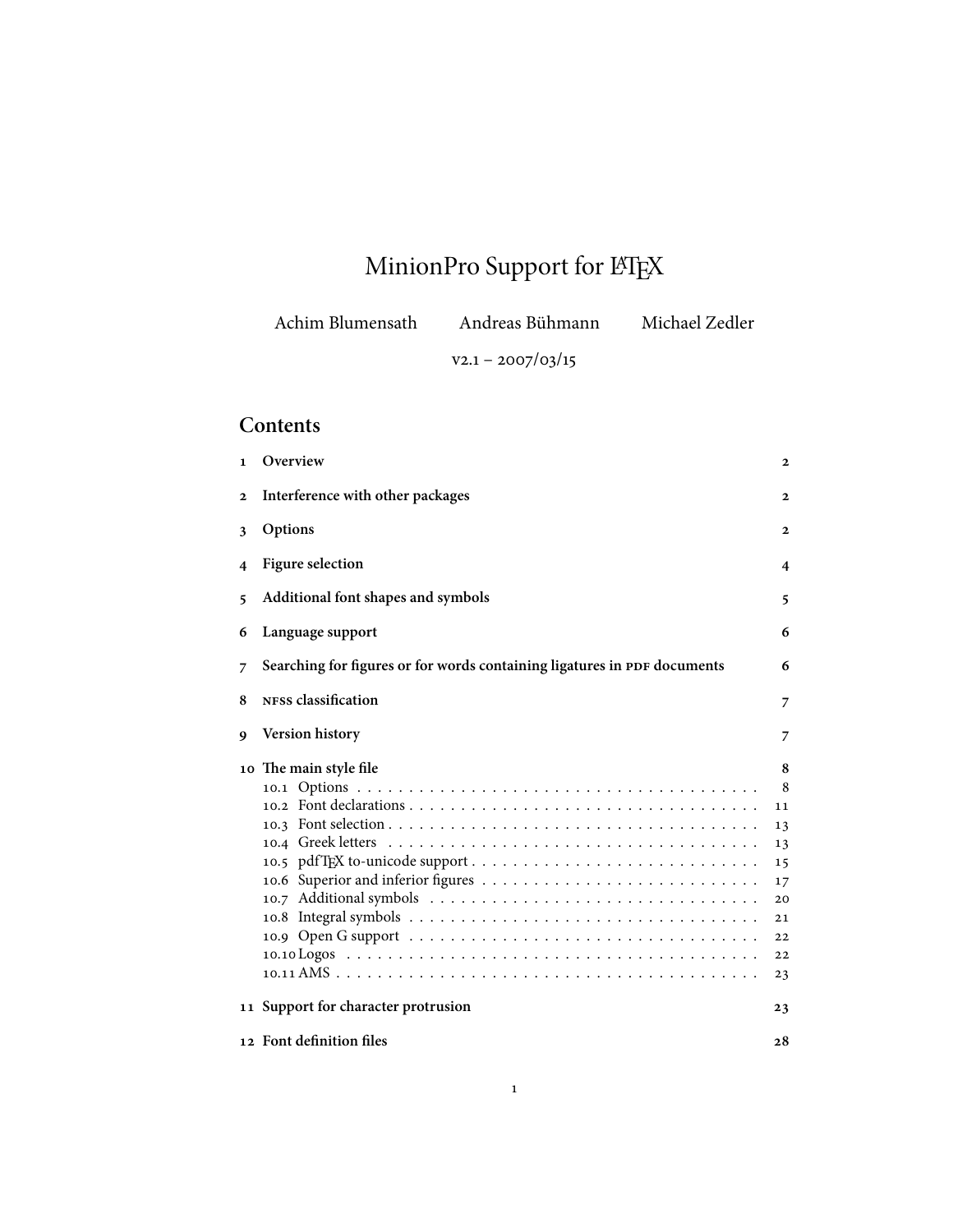#### <span id="page-1-0"></span>**1 Overview**

The MinionPro package provides support for the MinionPro font family from Adobe. You can use these fonts in a LATEX document by adding the command

\usepackage{MinionPro}

to the preamble. This will change both the text font and the math font to MinionPro. If you prefer another math font (such as eulervm) use the option onlytext as explained in Section [3.](#page-1-2)

### <span id="page-1-1"></span>**2 Interference with other packages**

The MinionPro package automatically loads the following packages: textcomp, amsmath, and MnSymbol (version 1.4). If you want to pass options to these packages you can either put the corresponding \usepackage command before the \usepackage{MinionPro} or you can include the options in the \documentclass command. The MinionPro package is *not* compatible with amssymb and amsfonts. Please see also the corresponding section in the MnSymbol documentation.

The MinionPro package includes support files for the microtype package (version 1.8 or higher), consult the package's documentation for further details.

There is also a slight incompatibility with the dcolumn package which expects all figures to have the same width. If you want to use this package you either have to specify the mathtabular option (this is the brute force solution, not recommended), or you can use the \figureversion{tabular} command to switch to tabular figures in front of every table (much better, but also more work). In addition, dcolumn sets figures in math mode, hence the choice of math figures (see Section [3\)](#page-1-2) determines if text or lining figures are used.

#### <span id="page-1-2"></span>**3 Options**

#### **Font selection**

The following options specify which version of the fonts you want to use. The default settings are marked with an asterisk\*.

| smallfamily*   | use only regular and bold face                                    |
|----------------|-------------------------------------------------------------------|
| medfamily      | use semibold face in addition to small family                     |
| fullfamily     | use medium face in addition to medfamily                          |
| $noopticals*$  | use only the optical size Text                                    |
| opticals       | use the optical sizes Caption, Text, Subhead, and Display         |
| slides         | use only the optical size Caption (useful for slides)             |
| $normal size*$ | adapt optical sizes to the normal font size (10 pt, 11 pt, 12 pt) |
| nonormalsize   | use static settings for the optical sizes                         |

Since MinionPro comes in only four different optical sizes we use a variable mapping from font size to the optical size. This means that, both for 10 pt and 11 pt documents,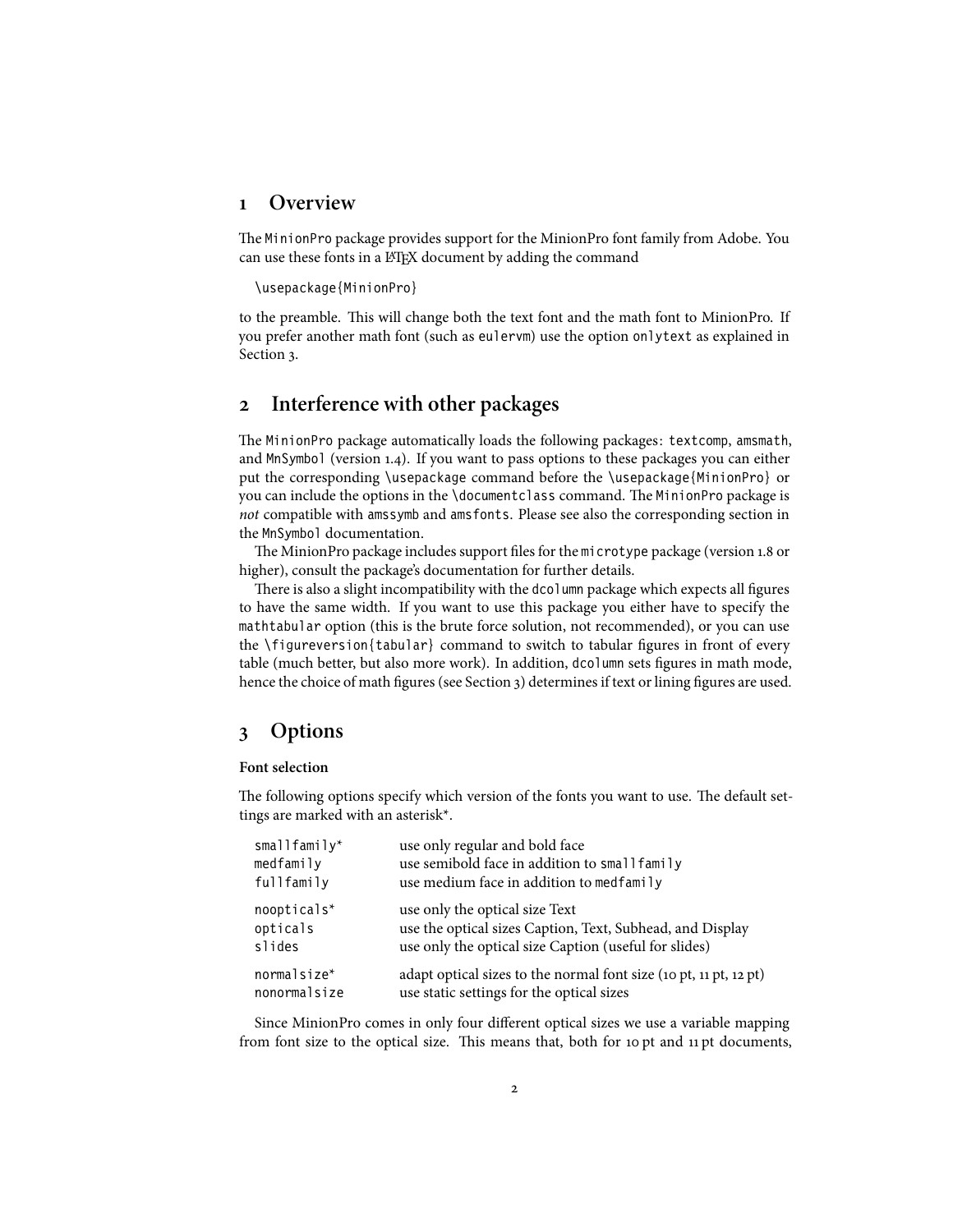text set in \small size will use the Caption size. Sometimes it might be desirable to turn off this automatism – for instance, if you want to load the MinionPro package before the \documentclass command. In these cases you can use the nonormalsize option to do so. The package also provides a way to only change the text fonts or only the math fonts.

| onlytext | only change the text fonts |
|----------|----------------------------|
| onlymath | only change the math fonts |

#### **Figure selection**

MinionPro offers four different figure versions. A detailed description is given in Section [4.](#page-3-0) The default version can be selected by the following options:

| textosf     | use text figures in text mode            |
|-------------|------------------------------------------|
| mathosf     | use text figures in math mode            |
| $osf^*$     | use text figures in text and math mode   |
| textlf      | use lining figures in text mode          |
| mathI       | use lining figures in math mode          |
| 1f          | use lining figures in text and math mode |
| mathtabular | use tabular figures in math mode         |

#### **Calligraphic fonts**

These options specify which font is used by the \mathcal command.

| $mnsy*$           | use the calligraphic font from MnSymbol: ABC                                 |
|-------------------|------------------------------------------------------------------------------|
| $\mathsf{cm}$ s y | take the calligraphic symbols from Computer Modern: ABC                      |
| swash             | use the swash capitals from MinionPro: $\mathcal{A} \mathcal{B} \mathcal{C}$ |
| abx               | use the calligraphic symbols provided by mathabx: ABCabc                     |
|                   | (This font contains also lowercase letters, but it is not quite              |
|                   | finished.)                                                                   |

#### **Blackboard bold letters**

You can also select different fonts for the \mathbb command.

| $amsbb*$  | use the AMS blackboard font: $NZQRC$                    |
|-----------|---------------------------------------------------------|
| fourierbb | use the Fourier blackboard font: NZQRC                  |
| lucidabb  | use the (commercial) Lucida Math blackboard font: NZQRC |

#### **Greek letters**

The following options specify whether you want to use upright or italic Greek letters in math mode.

| $mixedgreek*$ | uppercase Greek is upright, lowercase Greek is italic         |
|---------------|---------------------------------------------------------------|
| italicgreek   | all Greek letters are italic                                  |
| frenchmath    | all Greek letters and the uppercase Roman letters are upright |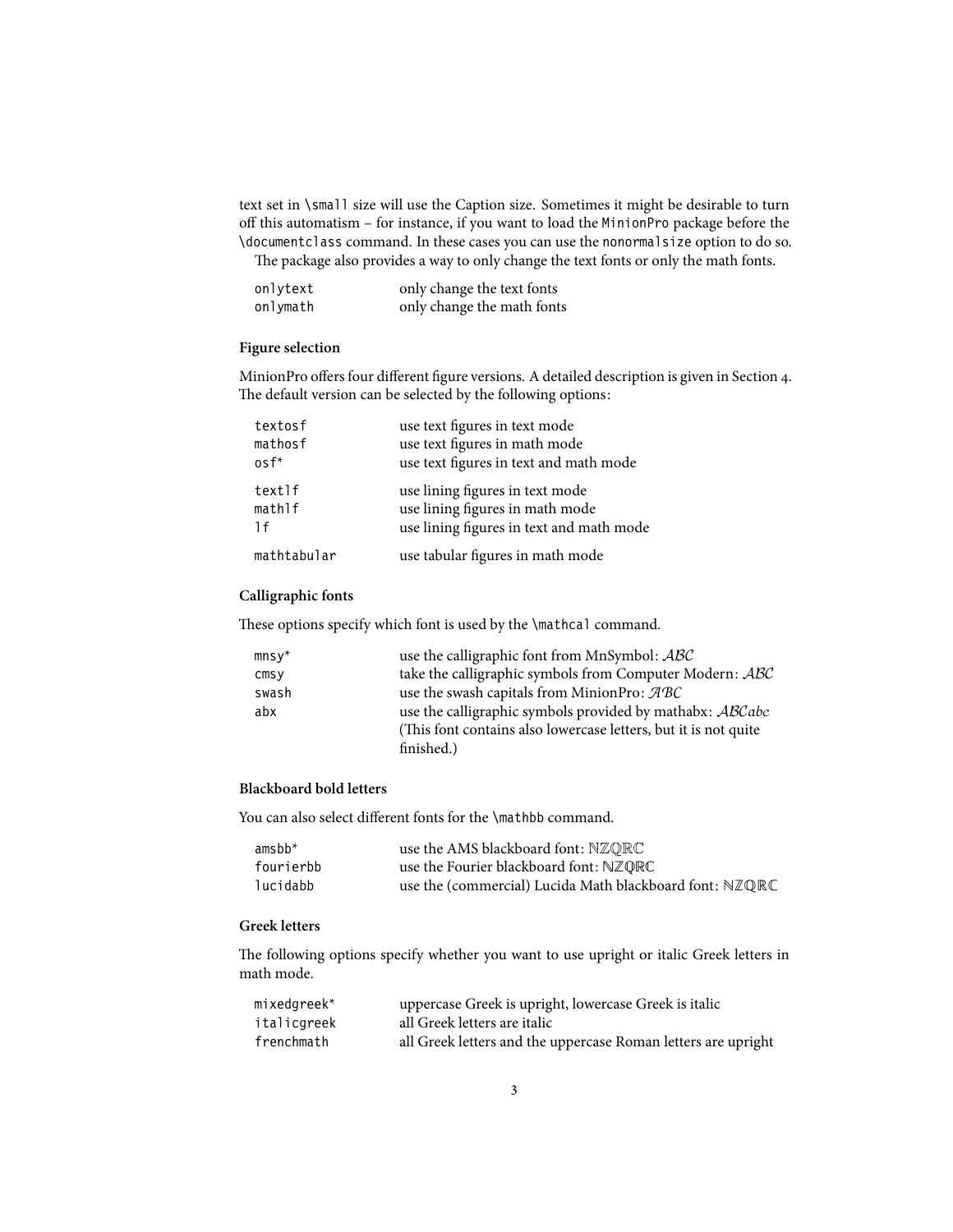Upright and italic Greek letters are also directly accessible via the commands \upgamma, \itgamma, \upGamma, \itGamma, etc.

#### **Miscellaneous options**

| minionint       | take the integral symbols from MinionPro, not from MnSymbol:                                                                                                                                 |
|-----------------|----------------------------------------------------------------------------------------------------------------------------------------------------------------------------------------------|
|                 | instead of $\int$                                                                                                                                                                            |
| openg           | use $q$ instead of $q$ in math mode.                                                                                                                                                         |
| loosequotes     | The quote signs of MinionPro are set rather tight. This can lead                                                                                                                             |
|                 | to undesirable spacing for apostrophes. The loosequotes op-                                                                                                                                  |
|                 | tion slightly increases the side bearings of quotes.                                                                                                                                         |
|                 | This option requires pdfTFX 1.40 and microtype 2.0. Beware                                                                                                                                   |
|                 | that this option prevents hyphenation of words containing apos-                                                                                                                              |
|                 | trophes. Such words will require explicit hyphenation com-<br>mands $\mathcal{L}$ .                                                                                                          |
| footnotefigures | use special figures for footnote marks, i.e., example <sup>6,9</sup> instead of<br>example <sup>6,9</sup> . This option can only be used if the footnote marks<br>consist solely of figures. |

## <span id="page-3-0"></span>**4 Figure selection**

MinionPro offers four different figure versions. One can choose between *text figures* (lowercase figures) and *lining figures* (uppercase figures) and one can choose between *proportional* figures (figures with different widths) and *tabular* figures (all figures have the same width, useful mainly for tables).

|              | text figures | lining figures |
|--------------|--------------|----------------|
| proportional | 0123456789   | 0123456789     |
| tabular      | 0123456789   | 0123456789     |

The \figureversion command can be used to switch between different figure versions. Possible parameters are:

| text, osf          | text figures         |
|--------------------|----------------------|
| lining, lf         | lining figures       |
| tabular, tab       | tabular figures      |
| proportional, prop | proportional figures |

Usually it is desirable to set most text with proportional figures and to use tabular figures only in tables and lists. Unfortunately most LATEX document classes do not support fonts with several figure versions. Therefore we provide a package tabfigures that patches some common document classes and packages (the standard LATEX clases, KOMA-Script, memoir, and amsmath) to use tabular figures at some places. The tabfigures package supports the following options: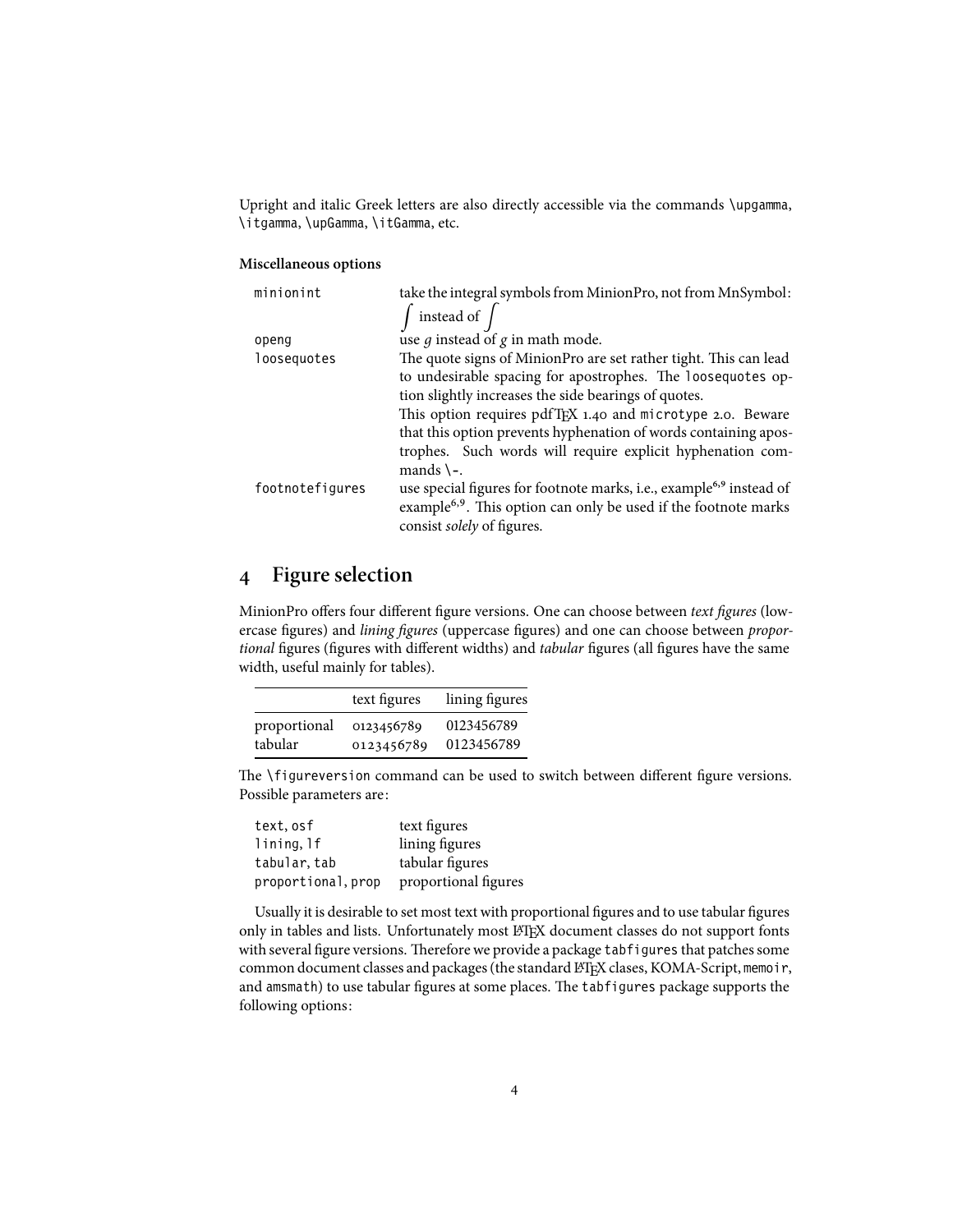| toc    | use tabular figures in the table of contents                    |
|--------|-----------------------------------------------------------------|
| egno   | use tabular figures for equation numbers                        |
| enum   | use tabular figures in enumerate environments                   |
| bib    | use tabular figures in the bibliography                         |
| lineno | use tabular figures for line numbers (this affects only the doc |
|        | class)                                                          |

## <span id="page-4-0"></span>**5 Additional font shapes and symbols**

In addition to the normal small caps shape sc there is a letterspaced version called ssc. It is accessible via the commands \sscshape and \textssc. In order to use the ssc shape throughout your document specify \renewcommand{\scdefault}{ssc} in the preamble of your document.

Swash capitals like *'Canadian Mountain Holidays'* are accessed via the sw fontshape and the commands \swshape and \textsw.

| SC -      | THIS IS A SAMPLE TEXT     |
|-----------|---------------------------|
|           | SSC THIS IS A SAMPLE TEXT |
| <b>SW</b> | This is a Sample Text     |

The MinionPro package provides all symbols from the MnSymbol package. Additionally, the following math symbols are available:

| $\mathcal{F}$ | \digamma              |                  | $\overline{\varkappa}$ \varkappa |              | $\beta$ \varbeta |
|---------------|-----------------------|------------------|----------------------------------|--------------|------------------|
|               | $\theta$ \backepsilon |                  | 3 \varbackepsilon                | $\hbar$      | \hbar            |
|               | h \hslash             |                  | λ \lambdabar                     |              | λ ∖lambdaslash   |
| $\mathbf{1}$  | \jmath                |                  | ð \eth                           | $\mathbb{K}$ | <b>\Bbbk</b>     |
| Ø             | \slashedzero          | $\boldsymbol{q}$ | \openg                           |              |                  |

Small and slanted fractions are fractions with a height matching the font's body size. These are useful for typesetting, e.g.,  $cos(\frac{1}{2}x + \frac{3}{2}y)$  or "1/<sub>12</sub> litres of red wine" and can be accessed via

```
\smallfrac{{numerator}}{{denominator}} \frac{1}{3} \frac{5}{17}<br>\slantfrac{{numerator}}{{denominator}} 1/<sub>3</sub> 5/<sub>17</sub>
                                                                                             rac{1}{3} rac{5}{17}17 \slantfrac{⟨numerator⟩}{⟨denominator⟩} 1⁄3 5⁄17
```
Note that *only* figures can be used for ⟨*numerator*⟩ and ⟨*denominator*⟩.

Ornaments can be accessed via the pifont package with the command

\Pisymbol{MinionPro-Extra}{⟨*number*⟩}

The available glyphs are listed in the table below. Version 1.000 of the MinionPro font provides only ornaments 100–122.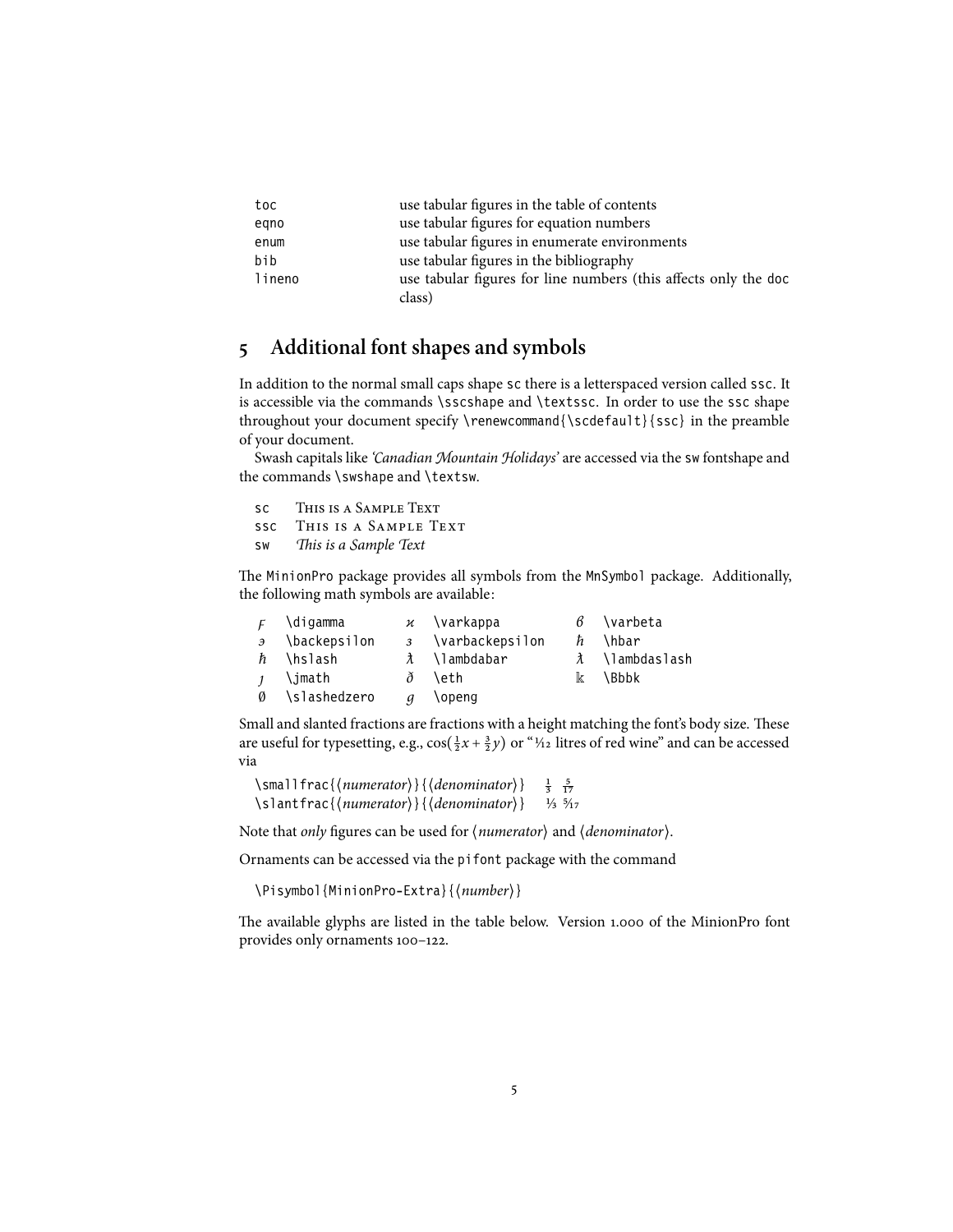| number | glyph              | number | glyph                          | number | glyph         | number | glyph                |
|--------|--------------------|--------|--------------------------------|--------|---------------|--------|----------------------|
| 100    | $\mathscr{E}$      | 113    | ៛●                             | 126    | ▶             | 139    | ◁                    |
| 101    | La                 | 114    | ₩                              | 127    | ◀             | 140    | ⊳                    |
| 102    | $^{\circledR}$     | 115    | ۰                              | 128    | ⋗             | 141    | ∗                    |
| 103    | $\div$             | 116    | $\bullet$                      | 129    | ↞             | 142    | ∗                    |
| 104    | €                  | 117    | ⊛                              | 130    | $\rightarrow$ | 143    | ∗                    |
| 105    | $\mathbf \sigma$   | 118    | ⊛                              | 131    | $\leftarrow$  | 144    | $\boldsymbol{\circ}$ |
| 106    | \$                 | 119    | $\epsilon_{\rm{int}}^{\rm{M}}$ | 132    | →             | 145    | $\Box$               |
| 107    | ç                  | 120    | $\sim$                         | 133    | $\leftarrow$  | 146    | ٠                    |
| 108    | SO.                | 121    | $\sim$                         | 134    | $\rightarrow$ | 147    | ٠                    |
| 109    | $\hat{\pmb{\ell}}$ | 122    | ڪ                              | 135    | $\leftarrow$  | 148    | $\checkmark$         |
| 110    | $\mathbf{r}$       | 123    | ←                              | 136    | $\rightarrow$ | 149    | $\Box$               |
| 111    | $\sim$             | 124    | ♣                              | 137    | ◀             | 150    | ☑                    |
| 112    | $\infty$           | 125    | ≺                              | 138    | ▶             |        |                      |

## <span id="page-5-0"></span>**6 Language support**

The following encodings are supported:

| Latin    | OT1, T1, TS1, LY1, T5                                   |
|----------|---------------------------------------------------------|
| Cyrillic | T2A, T2B, T2C, X2, OT2                                  |
| Greek    | LGR (to be used with babel, including polutonikogreek), |
|          | LGI (Ibycus transliteration scheme)                     |

In order to typeset Greek text with the Ibycus transliteration scheme, specify

\usepackage[ibycus,⟨*otherlanguages*⟩]{babel}

in the preamble and consult the documentation given in ibycus-babel.pdf on CTAN. \setgreekfontsize is not supported.

## <span id="page-5-1"></span>**7 Searching for figures or for words containing ligatures in pDF** documents

Searching for figures or for words containing ligatures in PDF documents may not be possible depending on the way the PDF file was created. The following table gives an overview of which glyphs may cause problems.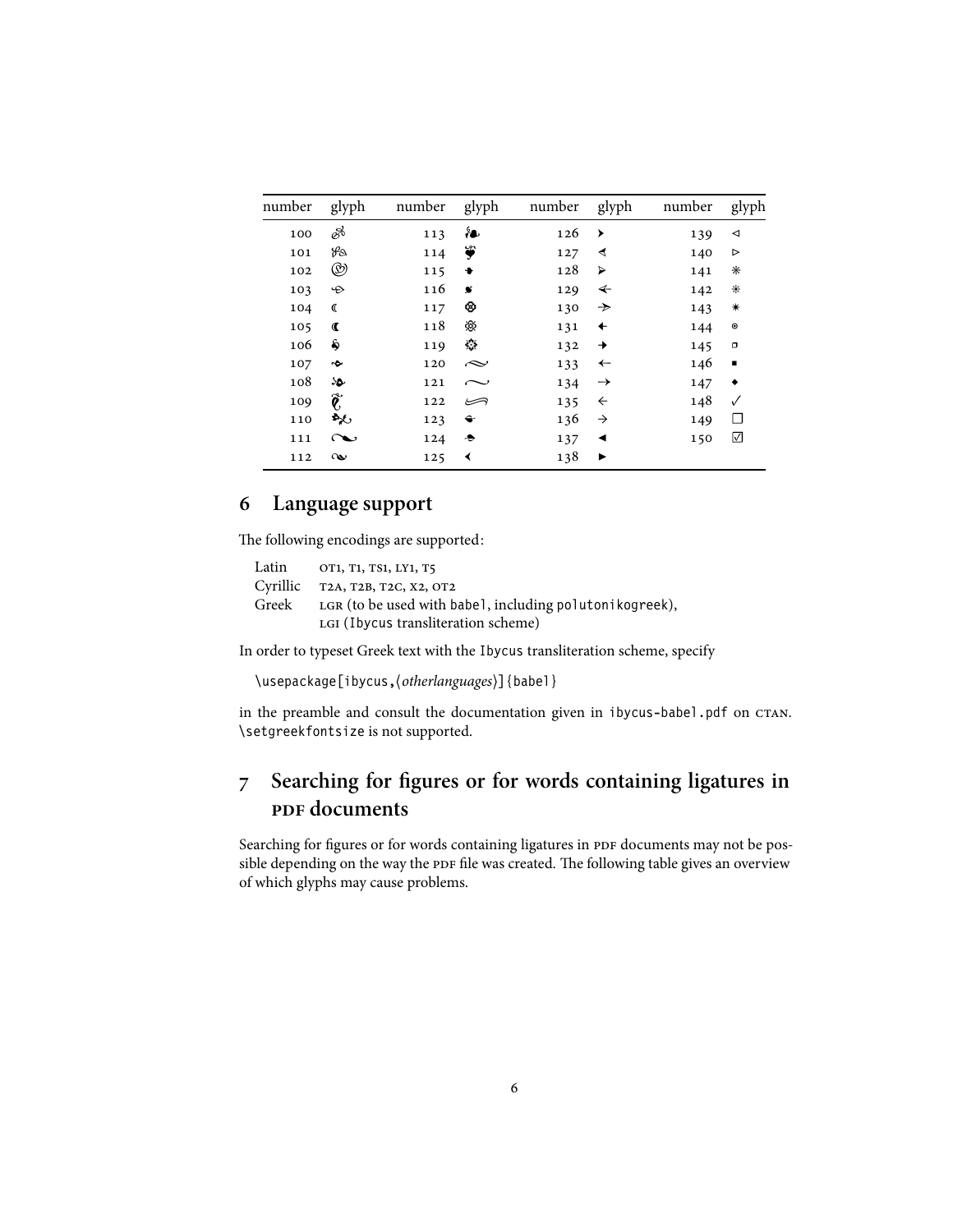| font version    | program                             | problems                                    |
|-----------------|-------------------------------------|---------------------------------------------|
| 1.000           | Ghostscript,<br>pre-1.40 pdfTFX     | LF/TOsF, non-standard ligatures, swashes    |
| 1.001,<br>2.000 | Ghostscript,<br>pre-1.40 pdfTEX     | LF/OsF/TOsF, ligatures, swashes, small caps |
| 1.00X           | Distiller, dvipdfmx                 | LF/TOsF                                     |
| 1.00X           | pdfTFX 1.40                         | ok                                          |
| 2.000           | Distiller, dvipdfmx,<br>pdfTFX 1.40 | ok                                          |

To make figures and ligatures searchable when using pdfTEX 1.40, you need to enable glyphto-unicode translation and load the default mapping table:

\input glyphtounicode \pdfgentounicode=1

See the pdfTEX manual for details.

## <span id="page-6-0"></span>**8 nfss classification**

| encoding                                                                             | family                                                              | series              | shape                                                                                   |
|--------------------------------------------------------------------------------------|---------------------------------------------------------------------|---------------------|-----------------------------------------------------------------------------------------|
| OT1, T1, TS1, LY1, T5                                                                | MinionPro-OsF.<br>MinionPro-LF.<br>MinionPro-TOsF.<br>MinionPro-TLF | $m, b$ (sb, bx), eb | $n$ , it (sl), sw <sup>1</sup> ,<br>sc, scit (scsl, scsw),<br>ssc, sscit (sscsl, sscsw) |
| LGR, LGI, T2A, T2B,<br>T <sub>2</sub> C, X <sub>2</sub> , O <sub>T<sub>2</sub></sub> | MinionPro-OsF.<br>MinionPro-LF.<br>MinionPro-TOsF.<br>MinionPro-TLF | $m, b$ (sb, bx), eb | n, it (sl)                                                                              |
| OML                                                                                  | MinionPro-TOsF                                                      | $m, b$ (sb, bx), eb | n, it                                                                                   |
| U                                                                                    | MinionPro-Extra                                                     | $m, b$ (sb, bx), eb | $n,$ it (sl)                                                                            |

Parenthesised combinations are provided via substitutions.

## <span id="page-6-1"></span>**9 Version history**

<span id="page-6-2"></span>Version 2.0: Initial Release on CTAN Version 2.1:

<sup>&</sup>lt;sup>1</sup>via substitution in TS1 encoding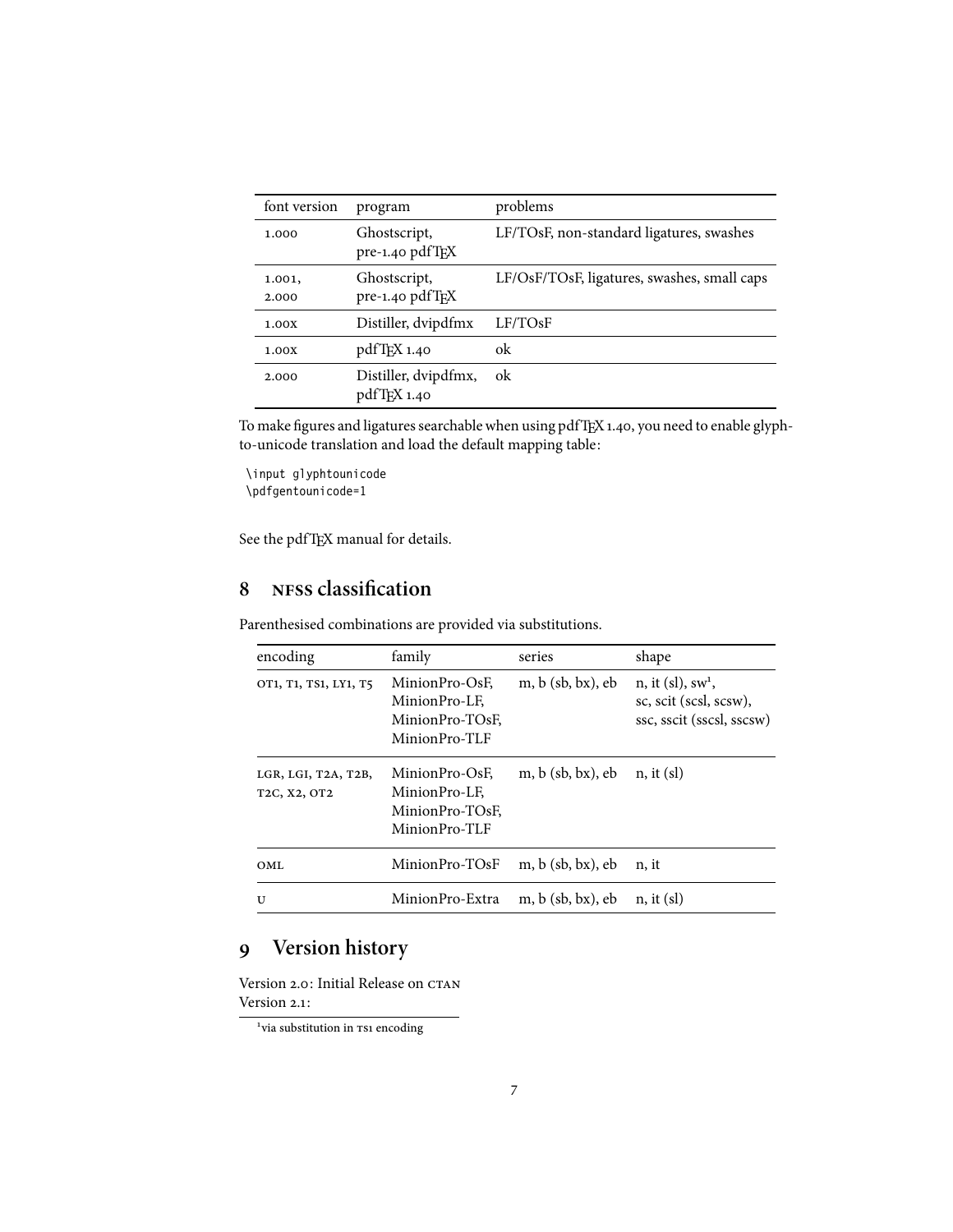- added package options onlytext and onlymath
- added package option loosequotes
- added package option openg
- added package options normalsize and nonormalsize
- fixed package option frenchmath
- fixed package option abx
- added support for pdfTFX 1.4 CMAP inclusion
- update to microtype version 1.8
- added tabfigures to automatically handle tabular figures in toc, equation labels, bibliographies, enumerations
- fixed \t accent
- fixed \r accent in or1 encoding
- fixed slashed zero in font version 2.000
- fixed arrows in TS1 and U encodings
- fixed LGR and LGI encodings to use  $\varphi$  instead of  $\varphi$
- fixed P in LGI encoding
- added punctuation support in LGI encoding (thanks to Jens Boerstinghaus)
- added symbols \hslash, \lambdabar, \lambdaslash
- fixed side bearings of  $\sigma$  in math mode
- added CODINGSCHEME statements to encoding files
- fixed usage of MnSymbol's "|" in doc.sty's module prefix
- reduce number of raw encodings to five per font

#### <span id="page-7-0"></span>**10 The main style file**

#### <span id="page-7-1"></span>**10.1 Options**

- 1 ⟨∗style⟩
- 2 \newif\if@Mn@Text@
- 3 \newif\if@Mn@Math@
- 4 \@Mn@Text@true
- 5 \@Mn@Math@true
- 6 \DeclareOption{onlytext}{\@Mn@Text@true\@Mn@Math@false}
- 7 \DeclareOption{onlymath}{\@Mn@Text@false\@Mn@Math@true}

#### **Font sets**

The package MinionPro-FontDef adapts the font definitions to the requested font set (see section [12\)](#page-27-0). So we simply pass on the relevant options; only MinionPro integrals are handled here in MinionPro.

- 8 \newcommand\Mn@minionint@opticals{-NoOpticals}
- 9 \newcommand\Mn@minionint@bold{-Bold}
- 10 \DeclareOption{slides}{%
- 11 \def\Mn@minionint@opticals{-NoOpticals}%
- 12 \PassOptionsToPackage{slides}{MinionPro-FontDef}}
- 13 \DeclareOption{noopticals}{%
- 14 \def\Mn@minionint@opticals{-NoOpticals}%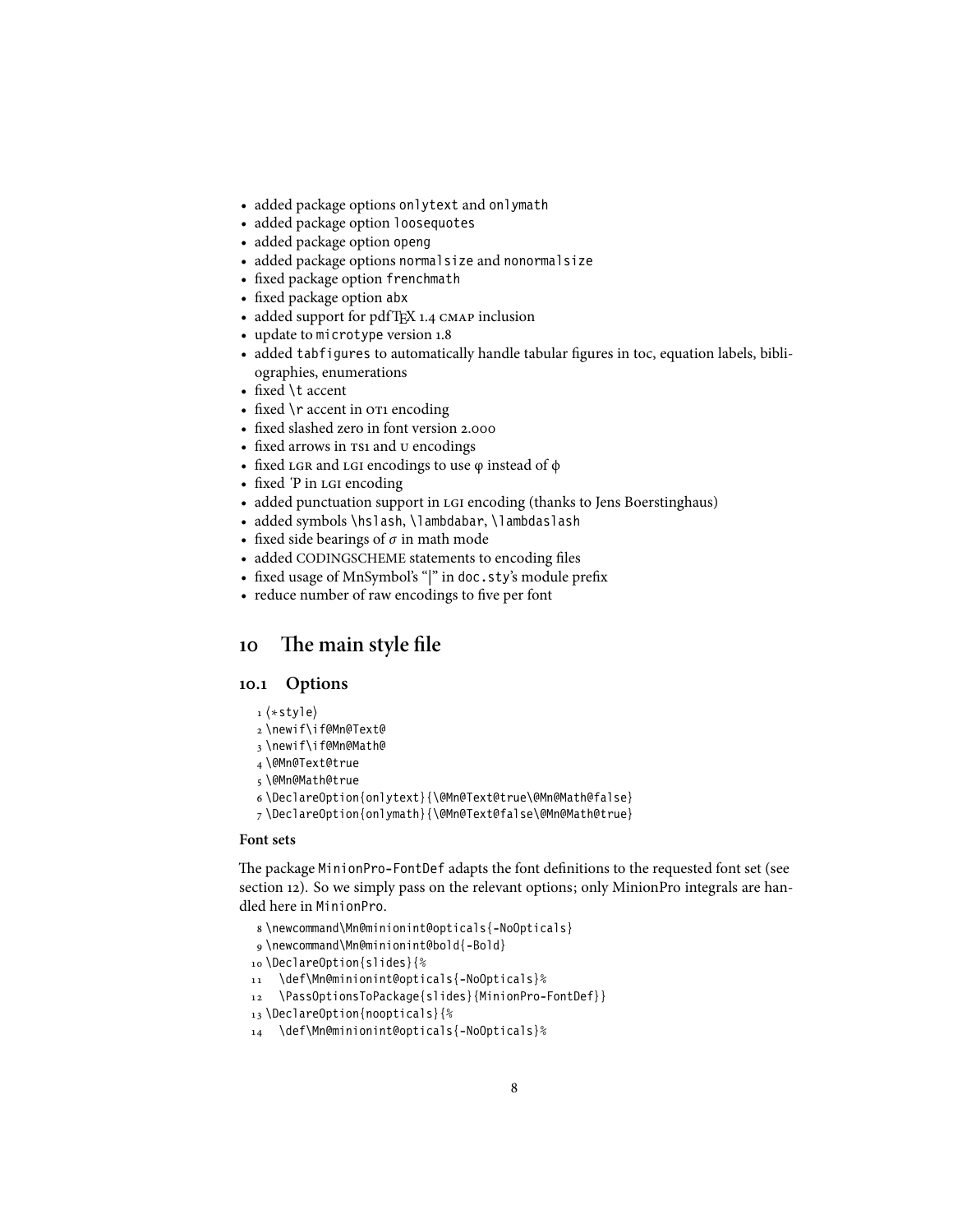```
16 \DeclareOption{opticals}{%
17 \def\Mn@minionint@opticals{}%
18 \PassOptionsToPackage{opticals}{MinionPro-FontDef}}
19 \DeclareOption{smallfamily}{%
20 \def\Mn@minionint@bold{-Bold}%
21 \PassOptionsToPackage{smallfamily}{MinionPro-FontDef}}
22 \DeclareOption{medfamily}{%
23 \def\Mn@minionint@bold{-Semibold}%
24 \PassOptionsToPackage{medfamily}{MinionPro-FontDef}}
25 \DeclareOption{fullfamily}{%
26 \def\Mn@minionint@bold{-Semibold}%
27 \PassOptionsToPackage{fullfamily}{MinionPro-FontDef}}
28 \DeclareOption{normalsize}{%
29 \PassOptionsToPackage{normalsize}{MinionPro-FontDef}}
30 \DeclareOption{nonormalsize}{%
```
\PassOptionsToPackage{noopticals}{MinionPro-FontDef}}

```
31 \PassOptionsToPackage{nonormalsize}{MinionPro-FontDef}}
```
#### **Figure style**

```
32 \newcommand\Mn@Text@Fig{OsF}
33 \newcommand\Mn@Math@Fig{OsF}
34 \newcommand\Mn@Text@Family{MinionPro-\Mn@Text@Fig}
35 \newcommand\Mn@Math@Family{MinionPro-\Mn@Math@Fig}
36 \newcommand\Mn@Math@TFamily{MinionPro-T\Mn@Math@Fig}
37 \newcommand\Mn@Math@LetterShape{it}
38 \DeclareOption{textosf}{\def\Mn@Text@Fig{OsF}}
39 \DeclareOption{textlf} {\def\Mn@Text@Fig{LF}}
40 \DeclareOption{mathosf}{\def\Mn@Math@Fig{OsF}}
41 \DeclareOption{mathlf} {\def\Mn@Math@Fig{LF}}
42 \DeclareOption{osf}{\ExecuteOptions{textosf,mathosf}}
43 \DeclareOption{lf} {\ExecuteOptions{textlf,mathlf}}
44 \DeclareOption{mathtabular}{\let\Mn@Math@Family\Mn@Math@TFamily}
```
#### **Calligraphic fonts**

These hooks are executed once the math versions have been set up.

```
45 \newcommand\Mn@load@cal{}
46 \newcommand\Mn@load@bb{}
47 \newcommand\Mn@load@frak{}
```
Most options are handled by MnSymbol.

```
48 \DeclareOption{mnsy}{
49 \PassOptionsToPackage{mnsy}{MnSymbol}
50 \def\Mn@load@cal{
51 \SetMathAlphabet\mathcal{boldtabular}{OMS}{MnSymbolS}{b}{n}
52 }
53 }
54 \DeclareOption{cmsy}{
55 \PassOptionsToPackage{cmsy}{MnSymbol}
```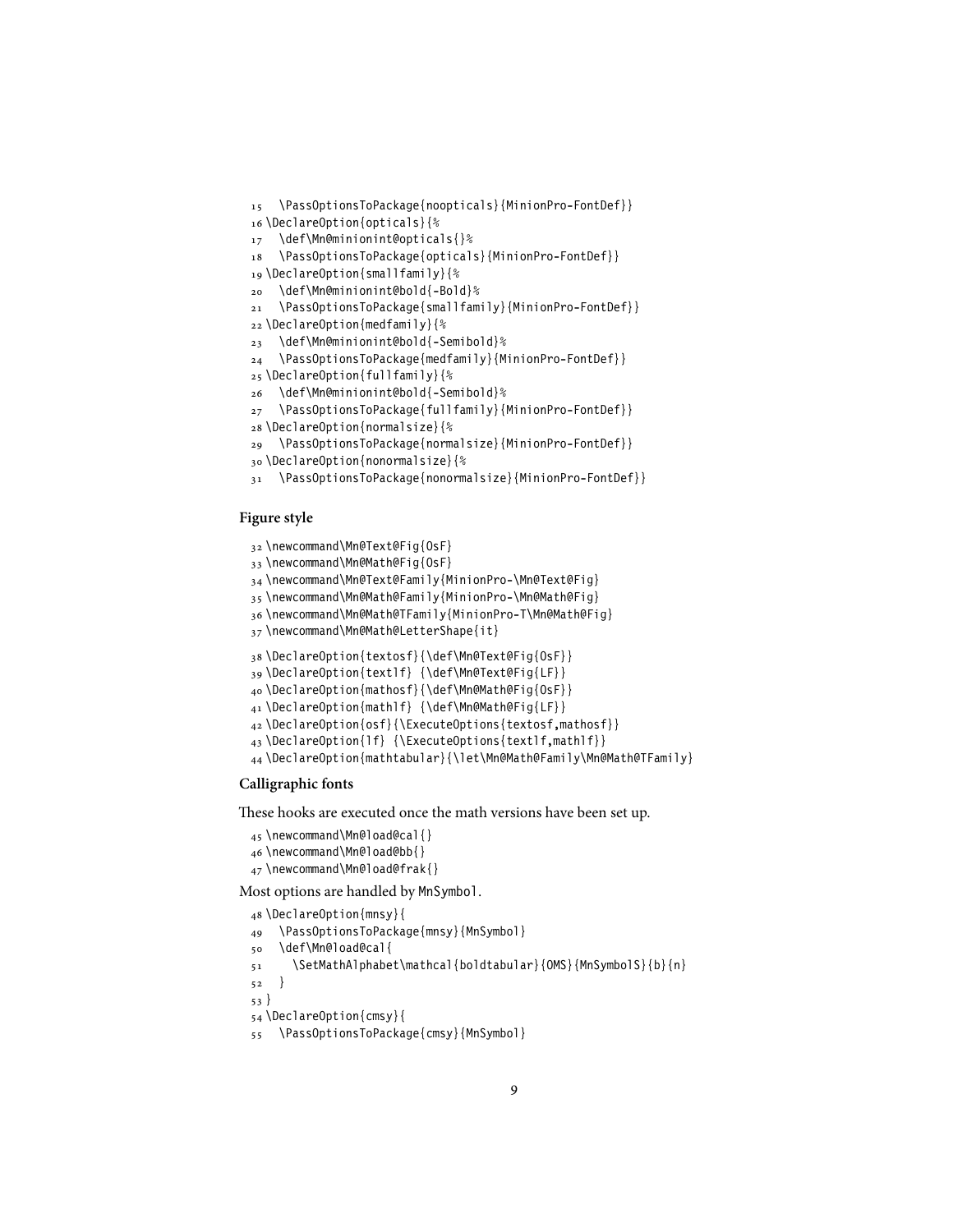```
56 \def\Mn@load@cal{
57 \SetMathAlphabet\mathcal{boldtabular}{OMS}{cmsy}{b}{n}
58 }
59 }
60 \DeclareOption{abx}{
61 \PassOptionsToPackage{abx}{MnSymbol}
62 % \def\Mn@load@cal{
63 % \SethathAlphabet\mathcal{B}^{bol}^{OTI} \{mathcal{B}^{h}\}64 % }
65 }
66 \DeclareOption{swash}{
67 \def\Mn@load@cal{
68 \DeclareMathAlphabet\mathcal {T1}{\Mn@Math@Family} {m} {sw}
69 \SetMathAlphabet\mathcal{bold} {T1}{\Mn@Math@Family} {eb}{sw}
70 \SetMathAlphabet\mathcal{tabular} {T1}{\Mn@Math@TFamily}{m} {sw}
71 \SetMathAlphabet\mathcal{boldtabular}{T1}{\Mn@Math@TFamily}{eb}{sw}}
72 }
```
#### **Greek letters**

\Mn@greek@Upright, \Mn@greek@Mixed, and \Mn@greek@Italic are defined below in section [10.4](#page-12-1) before \Mn@load@greek is executed.

```
73 \newcommand\Mn@load@greek{\Mn@greek@Mixed}
74 \DeclareOption{frenchmath}{%
75 \def\Mn@load@greek{\Mn@greek@Upright}%
76 \def\Mn@Math@LetterShape{n}}
77 \DeclareOption{mixedgreek}{%
78 \def\Mn@load@greek{\Mn@greek@Mixed}}
79 \DeclareOption{italicgreek}{%
80 \def\Mn@load@greek{\Mn@greek@Italic}}
```
#### **Blackboard bold and fraktur fonts**

We have to undefine \mathfrak and \mathbb before redefining them, because they might be defined in such a way that \DeclareMathAlphabet does not recognize them as math alphabets and refuses to overwrite their definitions (e.g., package eufrak uses \newcommand{\mathfrak}{\EuFrak}).

\newcommand\Mn@load@amsbb{

- \let\mathbb\@undefined
- \let\Bbbk\@undefined
- \DeclareMathAlphabet\mathbb{U}{msb}{m}{n}
- 85 \newcommand\Bbbk{\mathbb{\mathchar"717C}}}
- \newcommand\Mn@load@lucidabb{
- \let\mathbb\@undefined
- \let\Bbbk\@undefined
- 89 \DeclareFontFamily{U}{hlcm}{}
- \DeclareFontShape{U}{hlcm}{m}{n}{ <->s\*[0.92] hlcra }{}
- \DeclareMathAlphabet\mathbb{U}{hlcm}{m}{n}
- \newcommand\Bbbk{\mathbb{k}}}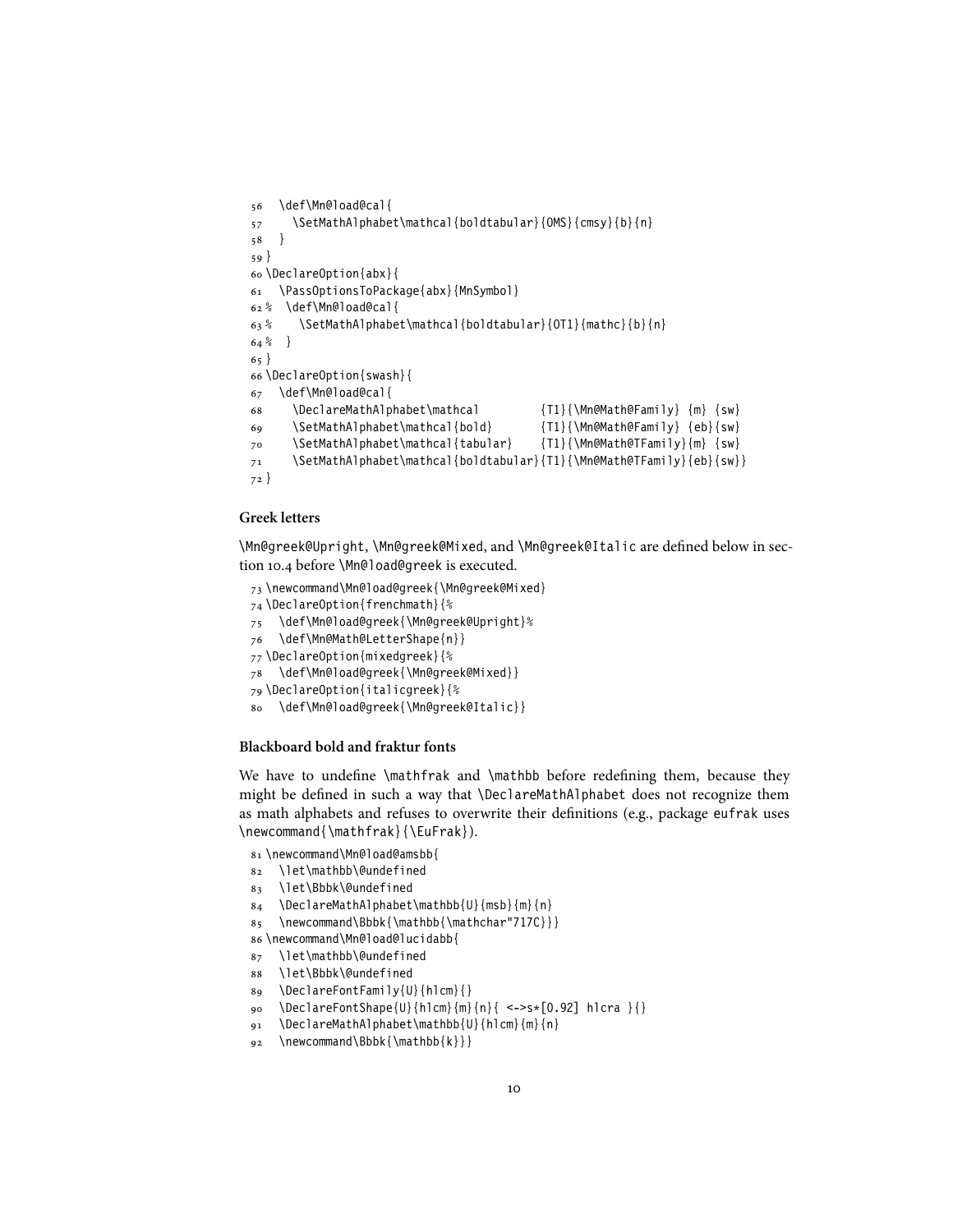- \newcommand\Mn@load@fourierbb{
- \let\mathbb\@undefined
- \let\Bbbk\@undefined
- \DeclareFontFamily{U}{futm}{}
- \DeclareFontShape{U}{futm}{m}{n}{ <->s\*[0.95] fourier-bb }{}
- \DeclareMathAlphabet\mathbb{U}{futm}{m}{n}
- \newcommand\Bbbk{\mathbb{k}}}
- 100 \DeclareOption{amsbb} {\let\Mn@load@bb\Mn@load@amsbb}
- \DeclareOption{lucidabb} {\let\Mn@load@bb\Mn@load@lucidabb}
- \DeclareOption{fourierbb}{\let\Mn@load@bb\Mn@load@fourierbb}

#### **Integrals**

```
103 \newcommand\Mn@load@integrals{}
104 \DeclareOption{minionint}{\def\Mn@load@integrals{\Mn@Decl@Minion@Ints}}
```
#### **Miscellaneous options**

Footnote figures, the g glyph in math mode, extra spacing for the apostrophe.

```
105 \DeclareOption{footnotefigures}{%
106 \def\@makefnmark{%
107 \begingroup
108 \normalfont
109 \fontfamily{MinionPro-Extra}\fontencoding{U}\selectfont
110 \@thefnmark
111 \endgroup} }
_{\text{112}} %
113 \newcommand\Mn@Define@Open@g{}
114 \DeclareOption{openg}{%
115 \def\Mn@Define@Open@g{%
116 \mathcode'g="8000%
117 \DeclareMathSymbol{\Mn@g}{\mathalpha}{letters}{'g}%
118 \begingroup
119 \lccode'\~='\g
120 \lowercase{\gdef~{\ifnum\the\mathgroup=\m@ne \openg \else \Mn@g \fi}}%
121 \endgroup
122 }}
123 %
124 \newcommand\Mn@Quote@Spacing{}
125 \DeclareOption{loosequotes}{%
126 \def\Mn@Quote@Spacing{\Mn@Quote@Spacing@Loose}}
```
#### **Defaults**

```
127 \ExecuteOptions{amsbb,eufrak}
128 \ProcessOptions\relax
```
#### <span id="page-10-0"></span>**10.2 Font declarations**

```
129 \RequirePackage{MinionPro-FontDef}
130 \@ifpackageloaded{textcomp}{}{\RequirePackage{textcomp}}
```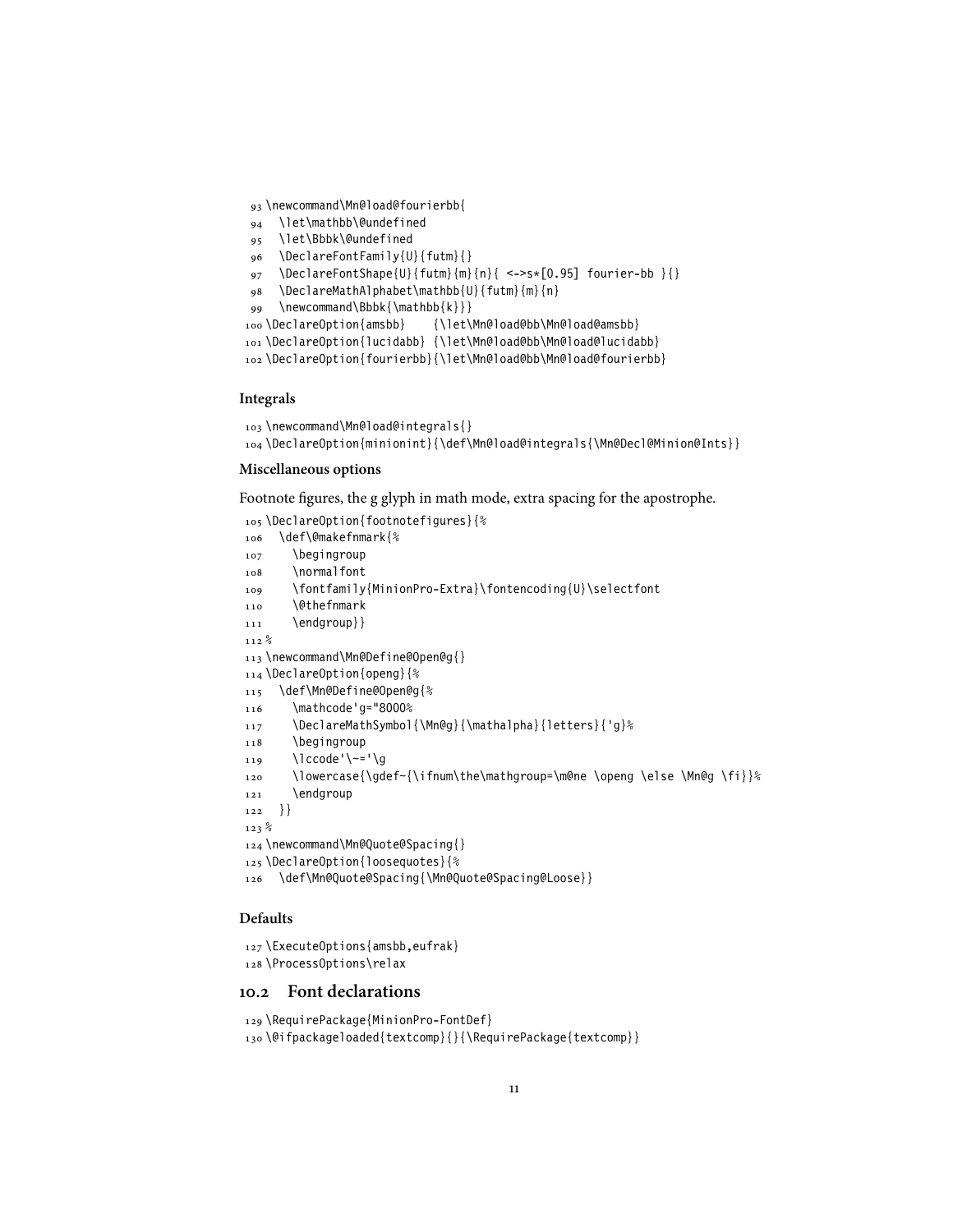```
131
132 \if@Mn@Math@
133 \RequirePackage{MnSymbol}[2007/01/21 v1.4]
```
If no fraktur font is loaded then take the Euler font.

```
134 \@ifundefined{mathfrak}{%
135 \RequirePackage{eufrak}%
136 \SetMathAlphabet\EuFrak{boldtabular}{U}{euf}{b}{n}}{}
137 \fi
```
By default, we use b for the bold series. If MinionPro-Semibold is not available this might internally be mapped to MinionPro-Bold (see MinionPro-FontDef). \if@Mn@Text@

 \edef\rmdefault{\Mn@Text@Family} \let\ibycusdefault\Mn@Text@Family

If a recent verion of microtype is loaded then we implement an option to increase the side bearings of all quote glyphs.

```
141 \def\Mn@Quote@Spacing@Loose{%
142 \@ifpackageloaded{microtype}{}{\RequirePackage[kerning=true]{microtype}}
143 \@ifundefined{SetExtraKerning}{}{
144 \let\Mn@Set@Quote@Spacing\SetExtraKerning}
145% \SetExtraKerning
146\% [ unit = 1em ]
147 % { encoding = {OT1,T1,LGR,U,OT2,T2A,T2B,T2C,T5,X2},
148 % family = {MinionPro-OsF,MinionPro-LF,MinionPro-TOsF,MinionPro-TLF},
149\% shape = n }
150\% {\textquotedblleft = {30,30}, \textquotedblright = {30,30},
151\% \textquoteleft = {30,30}, \textquoteright = {30,30} }}
152 }
153 \newcommand*\Mn@Set@Quote@Spacing[3][]{}
154 \Mn@Quote@Spacing
155 \Mn@Set@Quote@Spacing
156 [ unit = 1em ]
157 { encoding = {OT1,T1,LGR,U,OT2,T2A,T2B,T2C,T5,X2},
158 family = {MinionPro-OsF,MinionPro-LF,MinionPro-TOsF,MinionPro-TLF},
159 shape = \{n, it\}}
160 { \textquotedblleft = \{30,30\}, \textquotedblright = \{30,30\},
161 \textquoteleft = {30,30}, \textquoteright = {30,30} }
162 \fi
```
#### **Math fonts**

Redefine the standard math versions normal and bold.

```
163 \if@Mn@Math@
164 \DeclareSymbolFont{operators} {T1} {\Mn@Math@Family}{m} {n}
165 \DeclareSymbolFont{letters} {OML}{MinionPro-TOsF} {m} {\Mn@Math@LetterShape}
166 \SetSymbolFont{operators}{bold}{T1} {\Mn@Math@Family}{eb}{n}
167 \SetSymbolFont{letters} {bold}{OML}{MinionPro-TOsF} {eb}{\Mn@Math@LetterShape}
168 \DeclareMathAlphabet\mathbf {T1} {\Mn@Math@Family}{eb}{n}
169 \DeclareMathAlphabet\mathit {T1} {\Mn@Math@Family}{m} {it}
170 \SetMathAlphabet\mathit {bold}{T1} {\Mn@Math@Family}{eb}{it}
```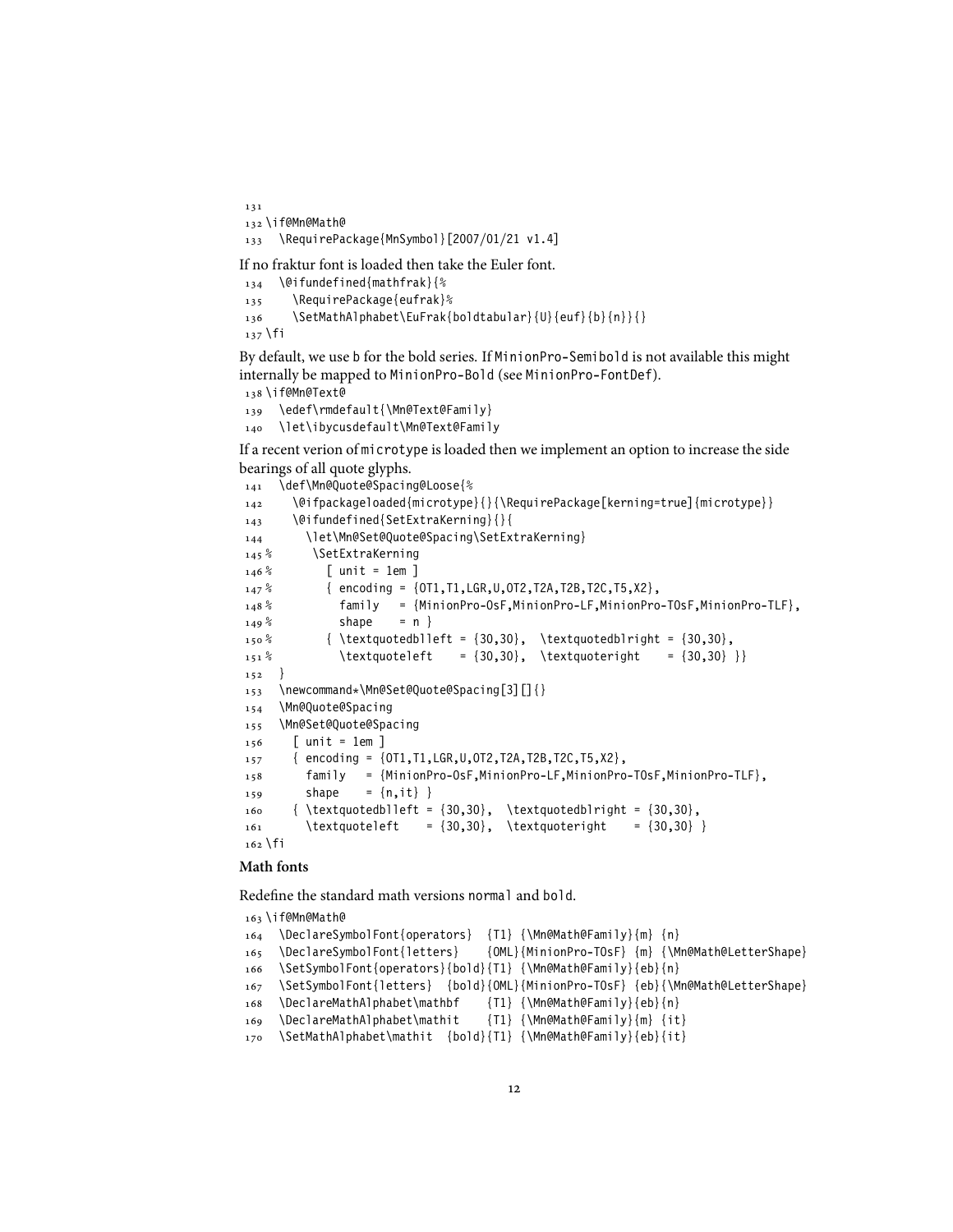Extra math versions tabular and boldtabular, which use tabular figures instead of proportional ones. These math versions can be useful in tables (cf. section [2\)](#page-1-1).

```
171 \DeclareMathVersion{tabular}
172 \SetSymbolFont{operators}{tabular} {T1} {\Mn@Math@TFamily}{m}{n}
173 \SetSymbolFont{letters} {tabular} {OML}{MinionPro-TOsF} {m}{\Mn@Math@LetterShape}
174 \SetMathAlphabet\mathit {tabular} {T1} {\Mn@Math@TFamily}{m}{it}
175
176 \DeclareMathVersion{boldtabular}
177 \SetSymbolFont{operators}{boldtabular}{T1} {\Mn@Math@TFamily}{eb}{n}
178 \SetSymbolFont{letters} {boldtabular}{OML}{MinionPro-TOsF} {eb}{\Mn@Math@LetterShape}
179 \SetMathAlphabet\mathit {boldtabular}{T1} {\Mn@Math@TFamily}{eb}{it}
180 \DeclareMathAccent{\grave} {\mathalpha}{operators}{0}
181 \DeclareMathAccent{\acute} {\mathalpha}{operators}{1}
182 \DeclareMathAccent{\hat} {\mathalpha}{operators}{2}
183 \DeclareMathAccent{\tilde} {\mathalpha}{operators}{3}
184 \DeclareMathAccent{\ddot} {\mathalpha}{operators}{4}
185 \DeclareMathAccent{\mathring}{\mathalpha}{operators}{6}
186 \DeclareMathAccent{\check} {\mathalpha}{operators}{7}
187 \DeclareMathAccent{\breve} {\mathalpha}{operators}{8}
188 \DeclareMathAccent{\bar} {\mathalpha}{operators}{9}
189 \DeclareMathAccent{\dot} {\mathalpha}{operators}{10}
```
Execute the hooks set up above to load the various math alphabets.

```
190 \Mn@load@bb
191 \Mn@load@frak
192 \Mn@load@cal
193 \fi
```
#### <span id="page-12-0"></span>**10.3 Font selection**

The font selection commands such as \figureversion, \textsw, and \textssc are provided by the companion package fontaxes, which may be useful for other font families as well.

194 \RequirePackage{fontaxes}[2005/05/04]

We define an additional short hand for compatibility's sake.

195 \let\oldstylenums\textfigures

#### <span id="page-12-1"></span>**10.4 Greek letters**

We provide math-mode commands for each Greek letter, both italic and upright. Furthermore, there are three commands to select the default version of the letters (all upright, all italic, or capitals upright and lowercase italic).

While declaring the Greek letters we collect the uppercase and lowercase letters in two lists. (We distinguish them by the first letter of their name.) These lists are then used to select the different versions.

196 \if@Mn@Math@

197 \newcommand\Mn@greek@list@upper{}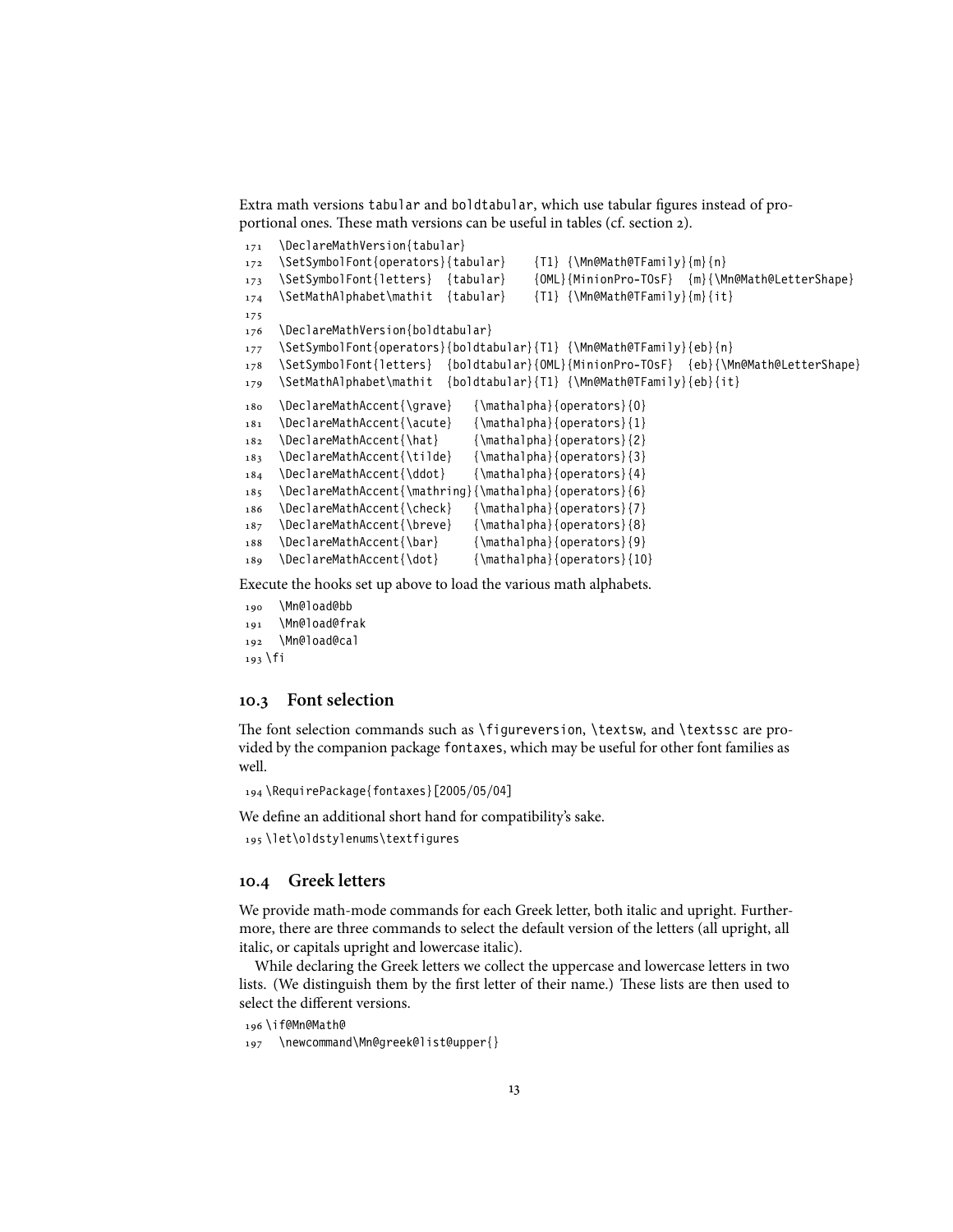```
198 \newcommand\Mn@greek@list@lower{}
```

```
199 \let\Mn@greek@list@upper\@gobble
```
\let\Mn@greek@list@lower\@gobble

This macro holds one of the two list names.

```
201 \newcommand\Mn@greek@list{}
```

```
202 \newcommand*\Mn@greek@letter[3]{%
```
- \expandafter\DeclareMathSymbol
- \expandafter{\csname it#1\endcsname}{\mathord}{letters}{#2}%
- \expandafter\DeclareMathSymbol

```
206 \expandafter{\csname up#1\endcsname}{\mathord}{letters}{#3}%
```
- \edef\@tempa{'\@car#1\@nil}%
- \edef\Mn@greek@list{\expandafter\noexpand\csname
- Mn@greek@list@\ifnum\uccode\@tempa=\@tempa upper\else lower\fi\endcsname}%
- \expandafter\edef\Mn@greek@list{\Mn@greek@list,#1}%
- }

We can now declare the Greek letters (left italic, right upright).

| 212 | \Mn@greek@letter{Gamma}   | ${000}$ { '200}      |
|-----|---------------------------|----------------------|
| 213 | \Mn@greek@letter{Delta}   | ${'001}{'201}$       |
| 214 | \Mn@greek@letter{Theta}   | ${'002}$ ${'202}$    |
| 215 | \Mn@greek@letter{Lambda}  | ${'003}$ ${'203}$    |
| 216 | \Mn@greek@letter{Xi}      | ${'004}$ ${'204}$    |
| 217 | \Mn@greek@letter{Pi}      | ${'005}{'$ ('205}    |
| 218 | \Mn@greek@letter{Sigma}   | ${'006}{'$ ${'206}$  |
| 219 | \Mn@greek@letter{Upsilon} | ${'007}$ ${'207}$    |
| 220 | \Mn@greek@letter{Phi}     | ${'010}{'210}$       |
| 221 | \Mn@greek@letter{Psi}     | ${'011}{'1211}$      |
| 222 | \Mn@greek@letter{Omega}   | ${'012} {'212}$      |
| 223 | \Mn@greek@letter{alpha}   | ${'013}{'1213}$      |
| 224 | \Mn@greek@letter{beta}    | ${'014}$ ${'214}$    |
| 225 | \Mn@greek@letter{gamma}   | ${'015}{'1215}$      |
| 226 | \Mn@greek@letter{delta}   | ${'016}{'216}$       |
| 227 | \Mn@greek@letter{epsilon} | ${'017}{'1217}$      |
| 228 | \Mn@greek@letter{zeta}    | ${'020}{'$ ${'}220}$ |
| 229 | \Mn@greek@letter{eta}     | ${'021}{'221}$       |
| 230 | \Mn@greek@letter{theta}   | {'022}{'222}         |
| 231 | \Mn@greek@letter{iota}    | ${'023}$ ${'223}$    |
| 232 | \Mn@greek@letter{kappa}   | ${'024}$ ${'224}$    |
| 233 | \Mn@greek@letter{lambda}  | ${'025}{'1225}$      |
| 234 | \Mn@greek@letter{mu}      | ${'026}{'226}$       |
| 235 | \Mn@greek@letter{nu}      | {'027}{'227}         |
| 236 | \Mn@greek@letter{xi}      | ${'030}$ ${'230}$    |
| 237 | \Mn@greek@letter{pi}      | ${'031}$ ${'231}$    |
| 238 | \Mn@greek@letter{rho}     | ${'032}$ ${'232}$    |
| 239 | \Mn@greek@letter{sigma}   | ${'033}$ ${'233}$    |
| 240 | \Mn@greek@letter{tau}     | ${'034}$ ${''234}$   |
| 241 | \Mn@greek@letter{upsilon} | ${'035}{'$ ${'235}$  |
| 242 | \Mn@greek@letter{phi}     | ${'036}{'1236}$      |
| 243 | \Mn@greek@letter{chi}     | ${'037}$ ${'237}$    |
| 244 | \Mn@greek@letter{psi}     | ${'040}{'$ ('240}    |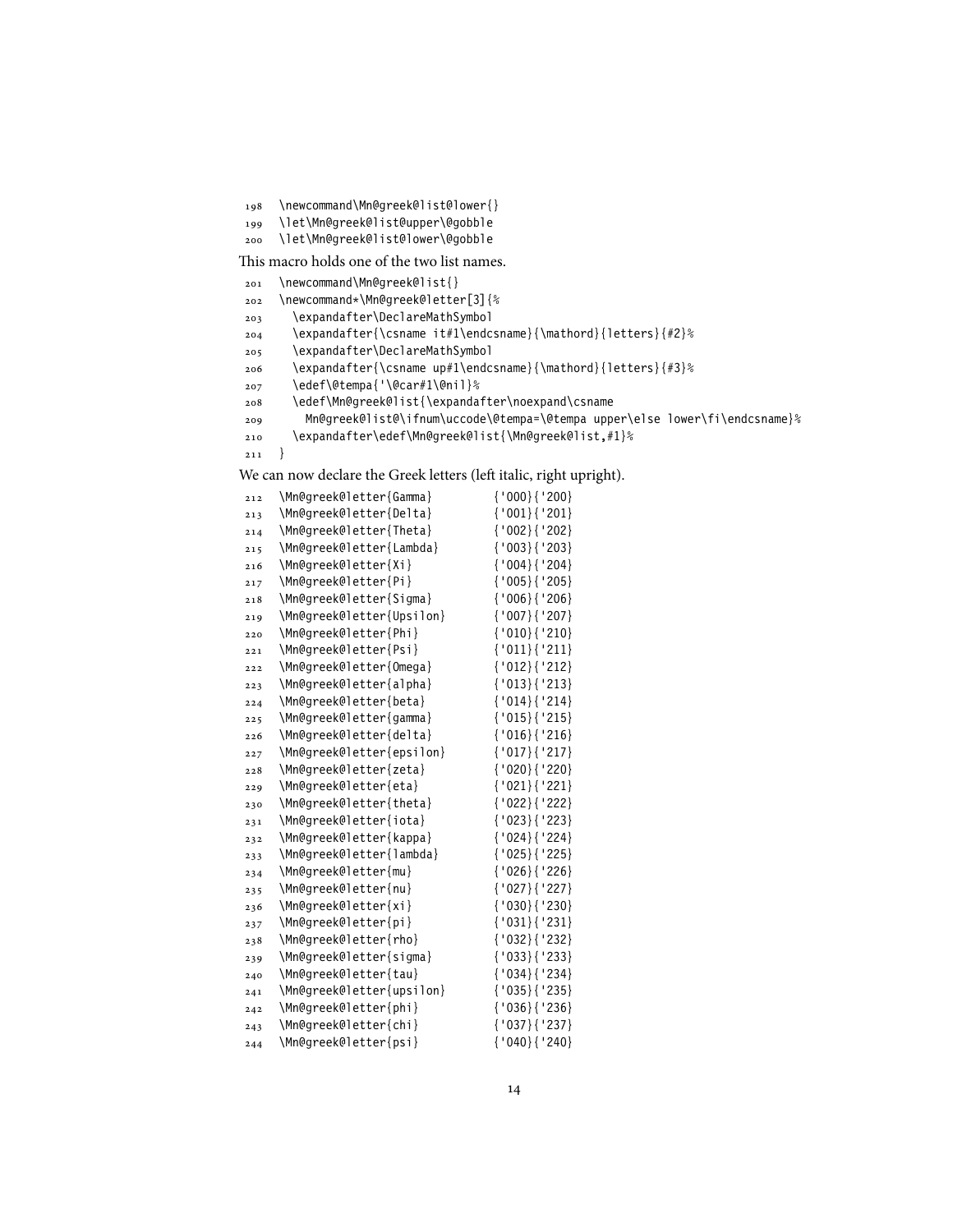\Mn@greek@letter{omega} {'041}{'241}

- \Mn@greek@letter{varepsilon} {'042}{'242}
- \Mn@greek@letter{vartheta} {'043}{'243}
- \Mn@greek@letter{varpi} {'044}{'244}
- \Mn@greek@letter{varrho} {'045}{'245}
- \Mn@greek@letter{varsigma} {'046}{'246}
- \Mn@greek@letter{varphi} {'047}{'247}

Some of the following symbols are not really Greek letters but are treated in the same way.

```
252 \Mn@greek@letter{varbeta} {'260}{'250}
253 \Mn@greek@letter{varkappa} {'261}{'251}
254 \Mn@greek@letter{backepsilon} {'262}{'252}
255 \Mn@greek@letter{varbackepsilon}{'263}{'253}
256 \Mn@greek@letter{digamma} {'264}{'254}
257 \Mn@greek@letter{eth} {'266}{'256}
```
Go through a list #2 of Greek letters and \let them be their #1-prefixed variants.

```
258 \newcommand*\Mn@greek@select[2]{%
259 \expandafter\let\expandafter\Mn@greek@list\csname Mn@greek@list@#2\endcsname
260 \@for\@tempa:=\Mn@greek@list\do{%
261 \expandafter\let\csname\@tempa\expandafter\endcsname
262 \csname#1\@tempa\endcsname
263 }%
264265 \newcommand*\Mn@greek@Upright{%
266 \Mn@greek@select{up}{upper}%
267 \Mn@greek@select{up}{lower}%
268269 \newcommand*\Mn@greek@Italic{%
270 \Mn@greek@select{it}{upper}%
271 \Mn@greek@select{it}{lower}%
272 }
273 \newcommand*\Mn@greek@Mixed{%
274 \Mn@greek@select{up}{upper}%
275 \Mn@greek@select{it}{lower}%
276 }
Finally initialise the Greek letters.
```
 \Mn@load@greek \fi

#### <span id="page-14-0"></span>**10.5 pdfTEX to-unicode support**

Old versions of MinionPro have non-standard glyph names.

```
279 \@ifundefined{pdfglyphtounicode}{}{
280 \pdfglyphtounicode{uniEFD5}{03DD}% uni03DD
281 \pdfglyphtounicode{uniEFED}{02D9}% dotaccent.cap
282 \pdfglyphtounicode{uniEFEE}{02D8}% breve.cap
283 \pdfglyphtounicode{uniEFF1}{02DB}% ogonek.cap
284 \pdfglyphtounicode{uniEFF2}{00B8}% cedilla.cap
```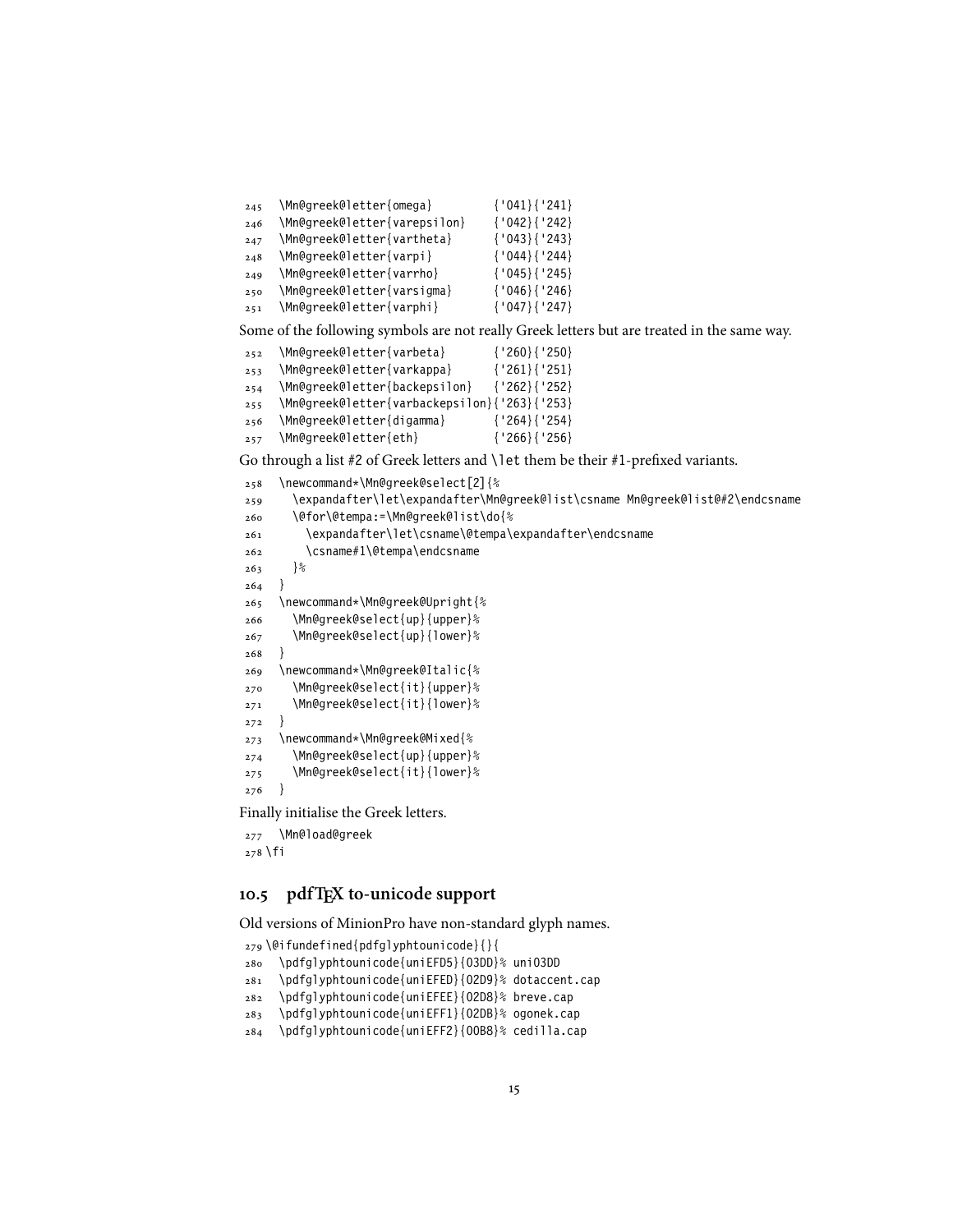\pdfglyphtounicode{uniEFF3}{02DA}% ring.cap \pdfglyphtounicode{uniEFF5}{02DC}% tilde.cap \pdfglyphtounicode{uniEFF7}{02C6}% circumflex.cap \pdfglyphtounicode{uniF628}{2030}% perthousand.oldstyle \pdfglyphtounicode{uniF62C}{0028}% parenleft.denominator \pdfglyphtounicode{uniF62D}{0029}% parenright.denominator \pdfglyphtounicode{uniF631}{0028}% parenleft.numerator \pdfglyphtounicode{uniF632}{0029}% parenright.numerator \pdfglyphtounicode{uniF638}{0030}% zero.slash \pdfglyphtounicode{uniF639}{0030}% zero.fitted \pdfglyphtounicode{uniF63A}{0032}% two.fitted \pdfglyphtounicode{uniF63B}{0033}% three.fitted \pdfglyphtounicode{uniF63C}{0034}% four.fitted \pdfglyphtounicode{uniF63D}{0035}% five.fitted \pdfglyphtounicode{uniF63E}{0036}% six.fitted \pdfglyphtounicode{uniF63F}{0037}% seven.fitted \pdfglyphtounicode{uniF640}{0038}% eight.fitted \pdfglyphtounicode{uniF641}{0039}% nine.fitted \pdfglyphtounicode{uniF642}{0025}% percent.oldstyle \pdfglyphtounicode{uniF643}{0030}% zero.taboldstyle \pdfglyphtounicode{uniF644}{0031}% one.taboldstyle \pdfglyphtounicode{uniF645}{0032}% two.taboldstyle \pdfglyphtounicode{uniF646}{0033}% three.taboldstyle \pdfglyphtounicode{uniF647}{0034}% four.taboldstyle \pdfglyphtounicode{uniF648}{0035}% five.taboldstyle \pdfglyphtounicode{uniF649}{0036}% six.taboldstyle \pdfglyphtounicode{uniF64A}{0037}% seven.taboldstyle \pdfglyphtounicode{uniF64B}{0038}% eight.taboldstyle \pdfglyphtounicode{uniF64C}{0039}% nine.taboldstyle \pdfglyphtounicode{uniF64D}{20A1}% colonmonetary.taboldstyle \pdfglyphtounicode{uniF64E}{20AC}% Euro.taboldstyle \pdfglyphtounicode{uniF64F}{0192}% florin.taboldstyle \pdfglyphtounicode{uniF650}{0023}% numbersign.taboldstyle \pdfglyphtounicode{uniF651}{00A3}% sterling.taboldstyle \pdfglyphtounicode{uniF652}{00A5}% yen.taboldstyle \pdfglyphtounicode{uniF653}{0024}% dollar.taboldstyle \pdfglyphtounicode{uniF654}{00A2}% cent.taboldstyle \pdfglyphtounicode{uniF655}{0030}% zero.denominator \pdfglyphtounicode{uniF656}{0031}% one.denominator \pdfglyphtounicode{uniF657}{0032}% two.denominator \pdfglyphtounicode{uniF658}{0033}% three.denominator \pdfglyphtounicode{uniF659}{0034}% four.denominator \pdfglyphtounicode{uniF65A}{0035}% five.denominator \pdfglyphtounicode{uniF65B}{0036}% six.denominator \pdfglyphtounicode{uniF65C}{0037}% seven.denominator \pdfglyphtounicode{uniF65D}{0038}% eight.denominator \pdfglyphtounicode{uniF65E}{0039}% nine.denominator \pdfglyphtounicode{uniF65F}{002C}% comma.denominator \pdfglyphtounicode{uniF660}{002E}% period.denominator \pdfglyphtounicode{uniF661}{0030}% zero.numerator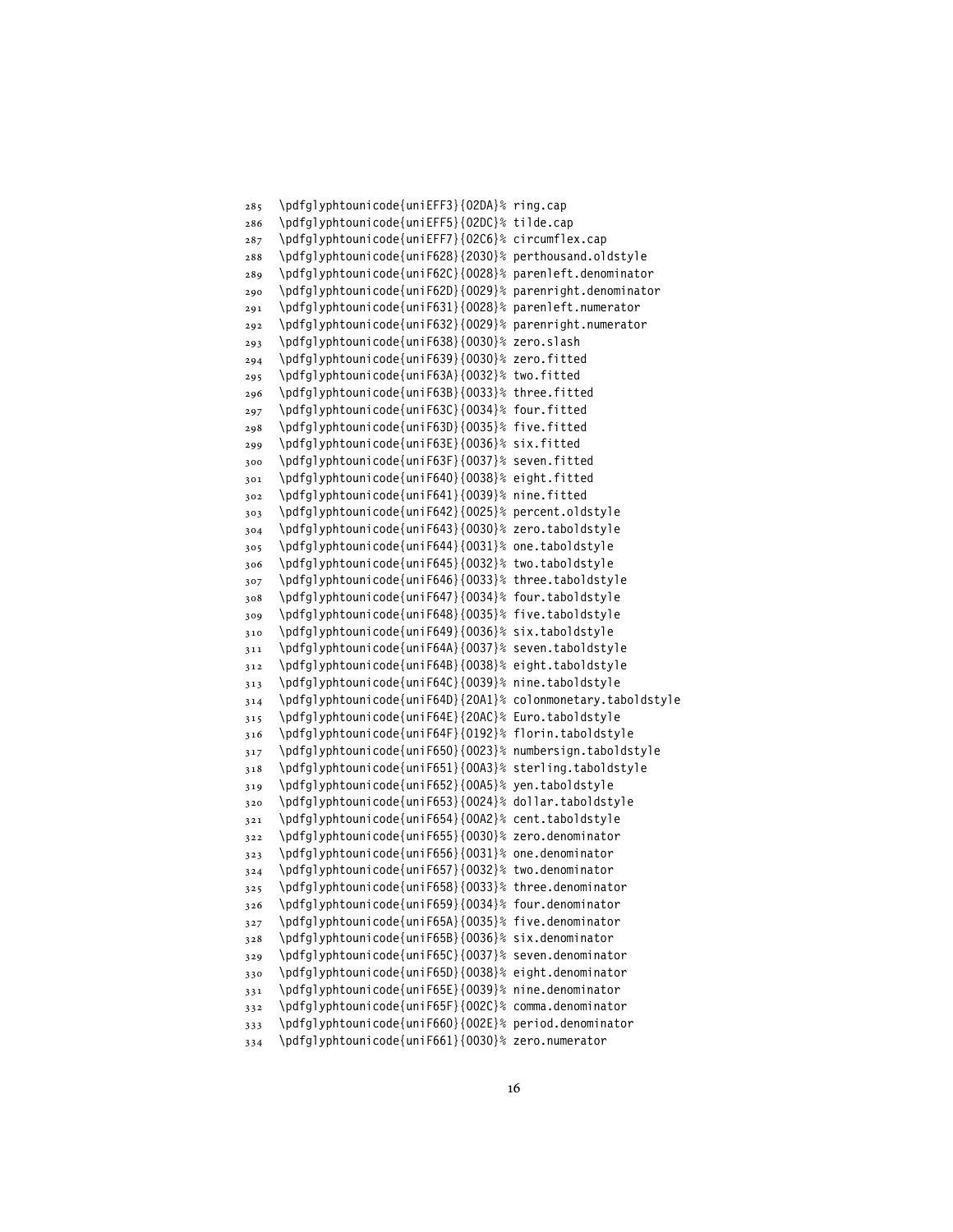```
335 \pdfglyphtounicode{uniF662}{0031}% one.numerator
336 \pdfglyphtounicode{uniF663}{0032}% two.numerator
337 \pdfglyphtounicode{uniF664}{0033}% three.numerator
338 \pdfglyphtounicode{uniF665}{0034}% four.numerator
339 \pdfglyphtounicode{uniF666}{0035}% five.numerator
340 \pdfglyphtounicode{uniF667}{0036}% six.numerator
341 \pdfglyphtounicode{uniF668}{0037}% seven.numerator
342 \pdfglyphtounicode{uniF669}{0038}% eight.numerator
343 \pdfglyphtounicode{uniF66A}{0039}% nine.numerator
344 \pdfglyphtounicode{uniF66B}{002C}% comma.numerator
345 \pdfglyphtounicode{uniF66C}{002E}% period.numerator
346 \pdfglyphtounicode{uniF66D}{0103}% abreve.sc
347 \pdfglyphtounicode{uniF66F}{0105}% aogonek.sc
348 \pdfglyphtounicode{uniF671}{0107}% cacute.sc
349 \pdfglyphtounicode{uniF672}{010D}% ccaron.sc
350 \pdfglyphtounicode{uniF675}{010F}% dcaron.sc
351 \pdfglyphtounicode{uniF676}{0111}% dcroat.sc
352 \pdfglyphtounicode{uniF678}{011B}% ecaron.sc
353 \pdfglyphtounicode{uniF67B}{014B}% eng.sc
354 \pdfglyphtounicode{uniF67C}{0119}% eogonek.sc
355 \pdfglyphtounicode{uniF67D}{011F}% gbreve.sc
356 \pdfglyphtounicode{uniF684}{0133}% ij.sc
357 \pdfglyphtounicode{uniF687}{0129}% itilde.sc
358 \pdfglyphtounicode{uniF68A}{013A}% lacute.sc
359 \pdfglyphtounicode{uniF68B}{013E}% lcaron.sc
360 \pdfglyphtounicode{uniF68E}{0144}% nacute.sc
361 \pdfglyphtounicode{uniF68F}{0148}% ncaron.sc
362 \pdfglyphtounicode{uniF692}{0151}% ohungarumlaut.sc
363 \pdfglyphtounicode{uniF695}{0155}% racute.sc
364 \pdfglyphtounicode{uniF696}{0159}% rcaron.sc
365 \pdfglyphtounicode{uniF698}{015B}% sacute.sc
366 \pdfglyphtounicode{uniF699}{015F}% scedilla.sc
367 \pdfglyphtounicode{uniF69D}{0165}% tcaron.sc
368 \pdfglyphtounicode{uniF69E}{0163}% tcommaaccent.sc
369 \pdfglyphtounicode{uniF6A0}{0171}% uhungarumlaut.sc
370 \pdfglyphtounicode{uniF6A3}{016F}% uring.sc
371 \pdfglyphtounicode{uniF6A4}{0169}% utilde.sc
372 \pdfglyphtounicode{uniF6AA}{1EF3}% ygrave.sc
373 \pdfglyphtounicode{uniF6AB}{017A}% zacute.sc
374 \pdfglyphtounicode{uniF6AC}{017C}% zdotaccent.sc
375 \pdfglyphtounicode{uniF6DC}{0031}% one.fitted
376 }
```
#### <span id="page-16-0"></span>**10.6 Superior and inferior figures**

We define commands to convert numbers to numerator figures and denominator figures.

```
377 \def\@for@tok#1:=#2\do#3{%
378 \expandafter\def\expandafter\@fortmp\expandafter{#2}%
```

```
379 \ifx\@fortmp\@empty \else
```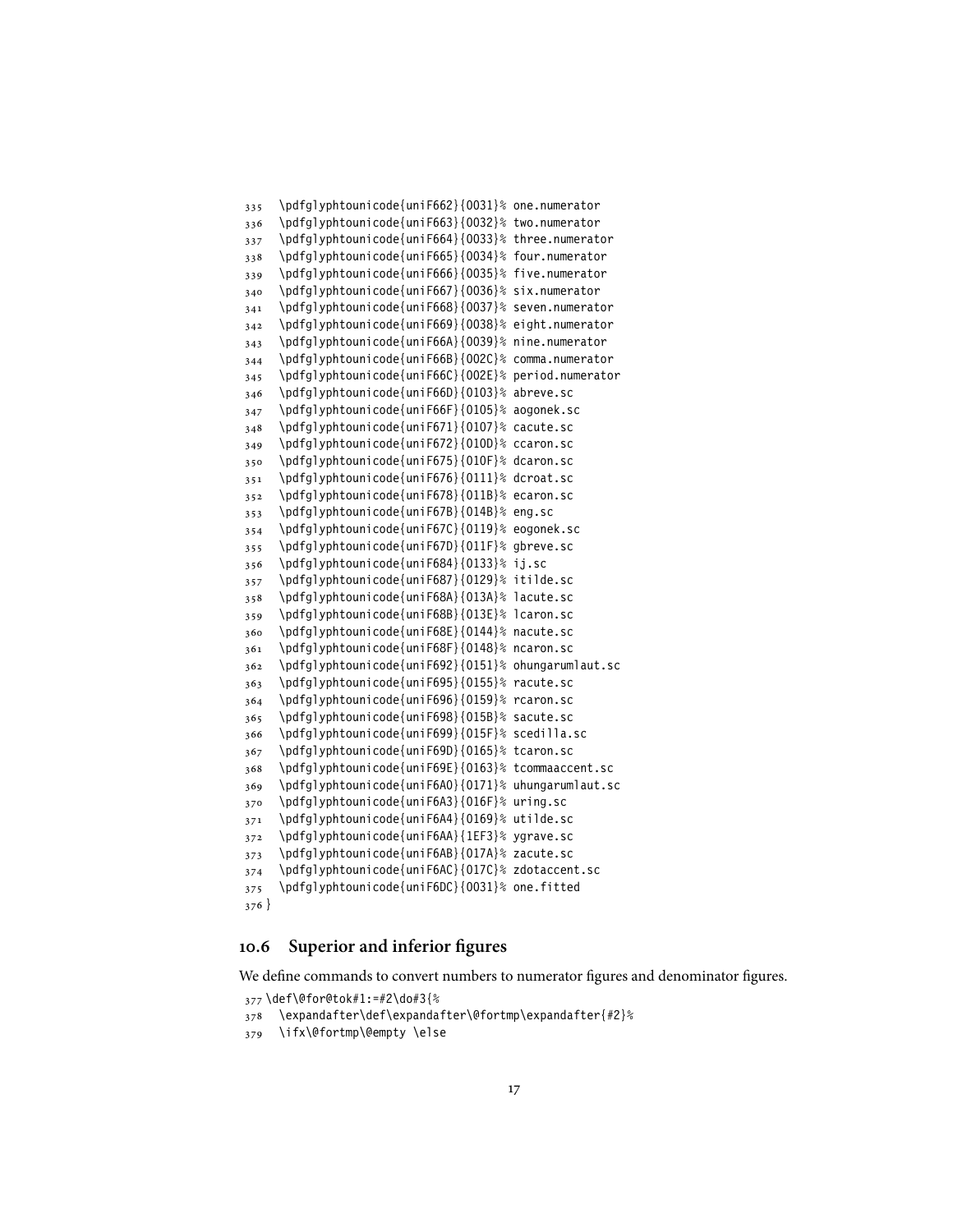```
380 \expandafter\@forloop@tok#2\@nil\@nil\@@#1{#3}%
381 \quad \{f_i\}382 \def\@forloop@tok#1#2#3\@@#4#5{%
383 \def#4{#1}%
384 \ifx #4\@nnil \else
385 #5%
386 \def#4{#2}%
387 \ifx #4\@nnil \else
388 #5\@iforloop@tok #3\@@#4{#5}%
389 \fi\fi}
390 \def\@iforloop@tok#1#2\@@#3#4{%
391 \def#3{#1}%
392 \ifx #3\@nnil
393 \expandafter\@fornoop
394 \else
395 #4\relax\expandafter\@iforloop@tok
396 \fi
397 #2\@@#3{#4}}
398 %
399 \newcommand*\Mn@extra@font{%
400 \fontencoding{U}\fontfamily{MinionPro-Extra}\selectfont}
401 \newcommand*\@numerator@fig[1]{{\Mn@extra@font\@@numerator@fig{#1}}}
402 \newcommand*\@denominator@fig[1]{{\Mn@extra@font\@@denominator@fig{#1}}}
403 \newcommand*\@superior@fig[1]{{\Mn@extra@font\@@superior@fig{#1}}}
404 \newcommand*\@inferior@fig[1]{{\Mn@extra@font\@@inferior@fig{#1}}}
405 \newcommand*\@@numerator@fig[1]{%
406 \@for@tok\@nf@fig:=#1\do{%
407 \ifcase\@nf@fig
408 \char'00%
409 \or\char'01%
410 \or\char'02%
411 \or\char'03%
412 \or\char'04%
413 \or\char'05%
414 \or\char'06%
415 \or\char'07%
416 \or\char'10%
417 \or\char'11%
418 \else
419 \@latex@error{invalid argument to \string\@@numerator@fig}%
420 \fi
421 }
422 \newcommand*\@@denominator@fig[1]{%
423 \@for@tok\@nf@fig:=#1\do{%
424 \ifcase\@nf@fig
425 \char'20%
426 \or\char'21%
427 \or\char'22%
428 \or\char'23%
429 \or\char'24%
```

```
18
```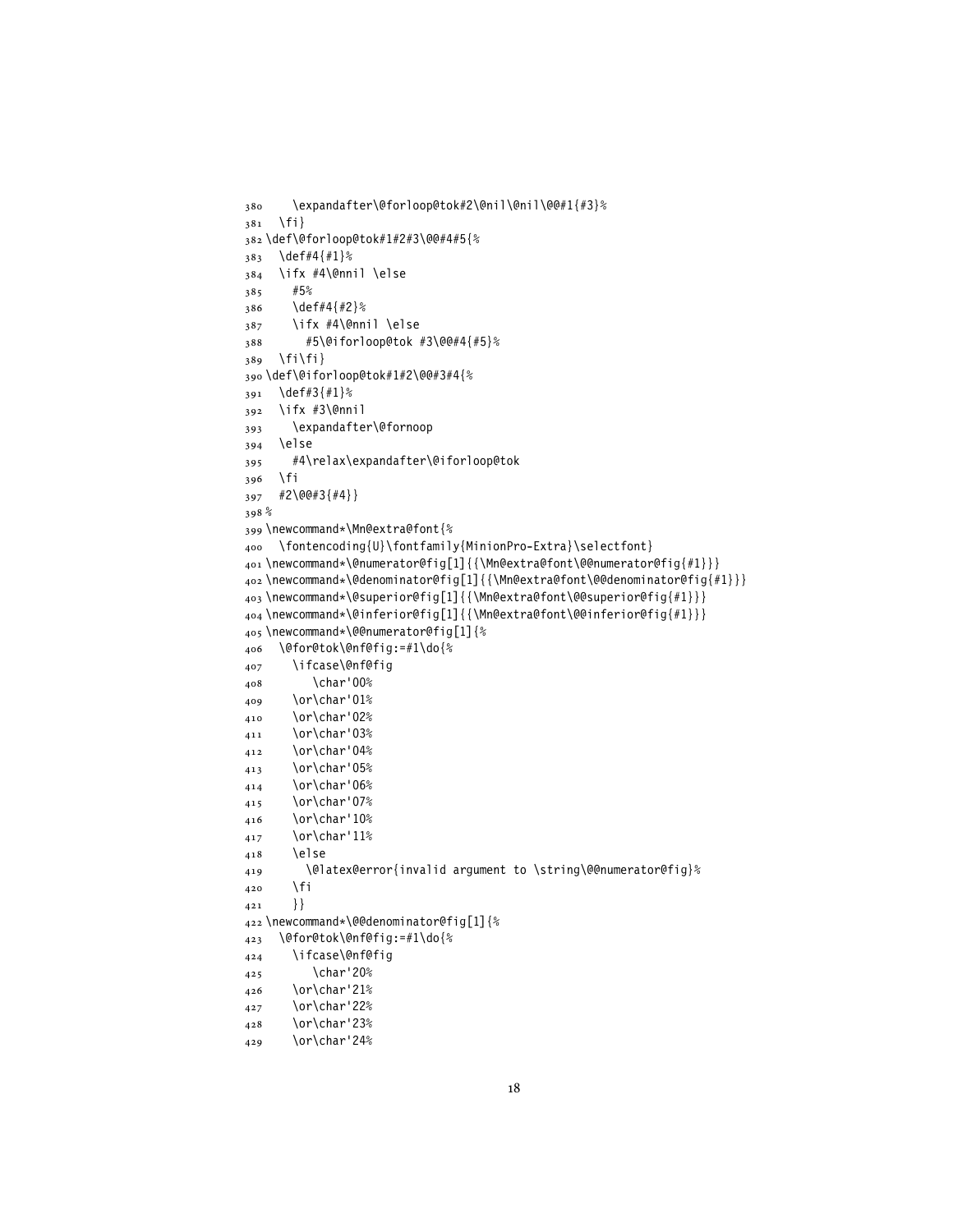```
430 \or\char'25%
431 \or\char'26%
432 \or\char'27%
433 \or\char'30%
434 \or\char'31%
435 \else
436 \@latex@error{invalid argument to \string\@@denominator@fig}%
437 \fi
438 }}
439 \newcommand*\@@superior@fig[1]{%
440 \@for@tok\@nf@fig:=#1\do{%
441 \ifcase\@nf@fig
442 \char'60%
443 \or\char'61%
444 \or\char'62%
445 \or\char'63%
446 \or\char'64%
447 \or\char'65%
448 \or\char'66%
449 \or\char'67%
450 \or\char'70%
451 \or\char'71%
452 \else
453 \@latex@error{invalid argument to \string\@@superior@fig}%
454 \fi
455 }}
456 \newcommand*\@@inferior@fig[1]{%
457 \@for@tok\@nf@fig:=#1\do{%
458 \ifcase\@nf@fig
459 \char'100%
460 \or\char'101%
461 \or\char'102%
462 \or\char'103%
463 \or\char'104%
464 \or\char'105%
465 \or\char'106%
466 \or\char'107%
467 \or\char'110%
468 \or\char'111%
469 \else
470 \@latex@error{invalid argument to \string\@@inferior@fig}%
471 \fi
472 }}
```
\ensure@text switches to text mode, if necessary.

```
473 \newcommand*\ensure@text[1]{%
474 \ifmmode
475 \Mn@Text@With@MathVersion{#1}%
```
\else

```
477 #1%
```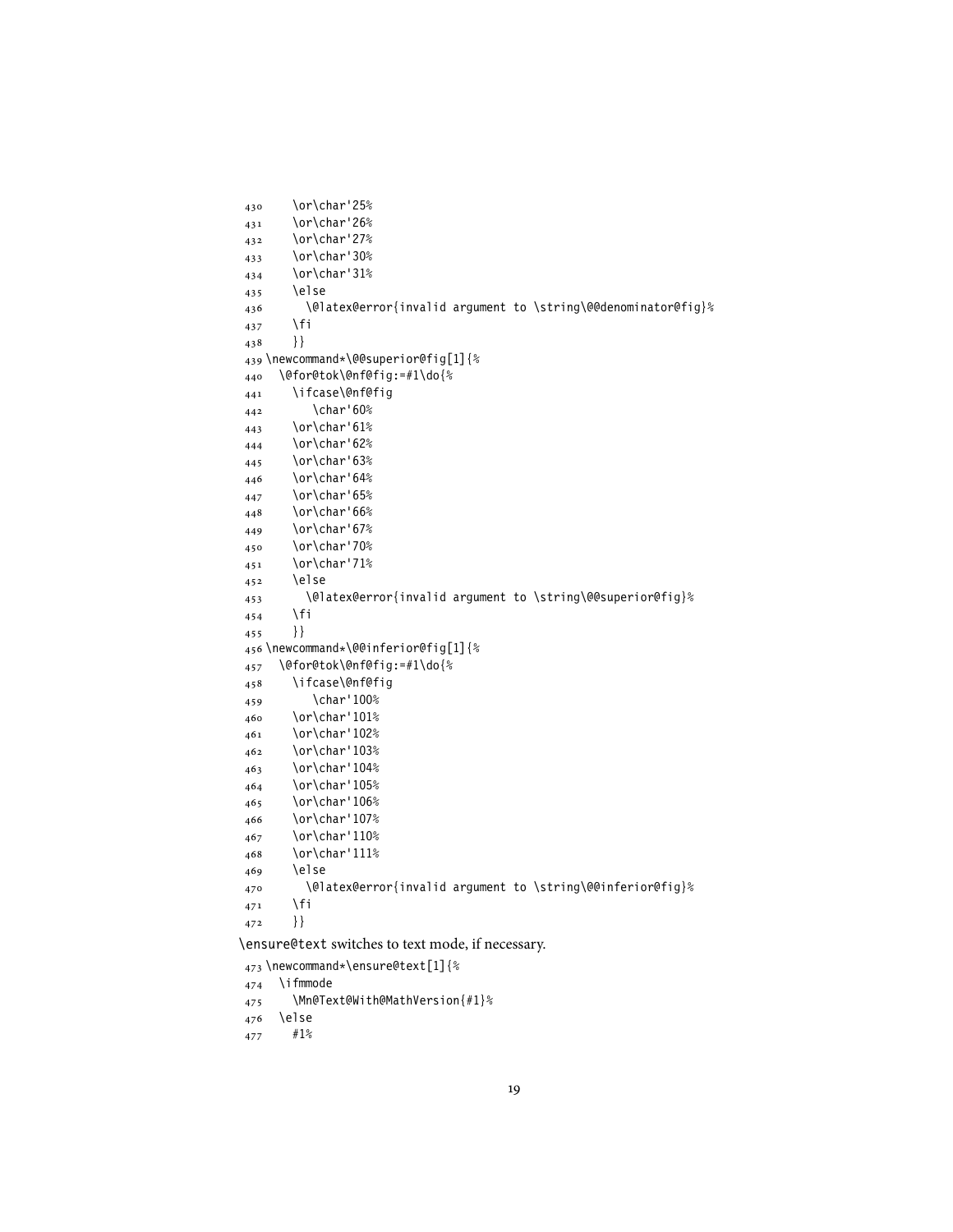\fi}

\smallfrac and \slantfrac assemble numerical fractions.

```
479 \newcommand*\@smallfrac[2]{%
480 \leavevmode
481 \setbox\@tempboxa
482 \vbox{%
483 \baselineskip\z@skip%
484 \lineskip.25ex%
485 \lineskiplimit-\maxdimen
486 \ialign{\hfil##\hfil\crcr
487 \vbox to 2.13ex{\vss\hbox{\@numerator@fig{#1}}\vskip.68ex}\crcr
488 \leavevmode\leaders\hrule height 1.1ex depth -1.01ex\hfill\crcr
489 \vtop to 1ex{\vbox{}\hbox{\@denominator@fig{#2}}\vss}\crcr
490 \noalign{\vskip-1.47ex}}}%
491 \dp\@tempboxa=0.49ex%
492 \box\@tempboxa}
493 \newcommand*\@slantfrac[2]{%
494 {\Mn@extra@font\@@numerator@fig{#1}\kern-0.05em/\kern-0.06em\@@denominator@fig{#2}}}
495 \DeclareRobustCommand*\smallfrac[2]{\ensure@text{\kern0.06em\@smallfrac{#1}{#2}\kern0.09em}}
496 \DeclareRobustCommand*\slantfrac[2]{\ensure@text{\kern0.06em\@slantfrac{#1}{#2}\kern0.09em}}
```
#### <span id="page-19-0"></span>**10.7 Additional symbols**

Some symbols missing from MnSymbol can be taken from MinionPro.

```
497 \if@Mn@Math@
498 \let\hbar\undefined
499 \DeclareMathSymbol{\hbar} {\mathord}{letters}{'265}
500 \DeclareMathSymbol{\uphbar} {\mathord}{letters}{'255}
501 \DeclareMathSymbol{\partial} {\mathord}{letters}{'100}
502 \DeclareMathSymbol{\uppartial} {\mathord}{letters}{'300}
503 \DeclareMathSymbol{\ell} {\mathord}{letters}{'140}
504 \DeclareMathSymbol{\upell} {\mathord}{letters}{'340}
505 \DeclareMathSymbol{\slashedzero} {\mathord}{letters}{'257}
506 \DeclareMathSymbol{\upimath} {\mathcal{}}{letters} {'373}
507 \DeclareMathSymbol{\upjmath} {\mathord}{letters}{'374}
508 \DeclareMathSymbol{\varsmallint} {\mathord}{letters}{'376}
509 \DeclareMathSymbol{\openg} {\mathalpha}{letters}{'267}
510 \DeclareRobustCommand\lambdabar {\middlebar\lambda}
511 \DeclareRobustCommand\lambdaslash {\middleslash\lambda}
512 \fi
```
Archaic Greek letters not provided by MinionPro.

```
513 \if@Mn@Text@
```

```
514 %\def\Qoppa{\reflectbox{P}}
```

```
515 %\def\Sampi{\begingroup\fontfamily{cmr}\fontencoding{LGR}\selectfont\char23\endgroup}
```

```
516 \let\Stigma\stigma
```
- 
- % fix \r A
- \DeclareTextCompositeCommand{\r}{OT1}{A}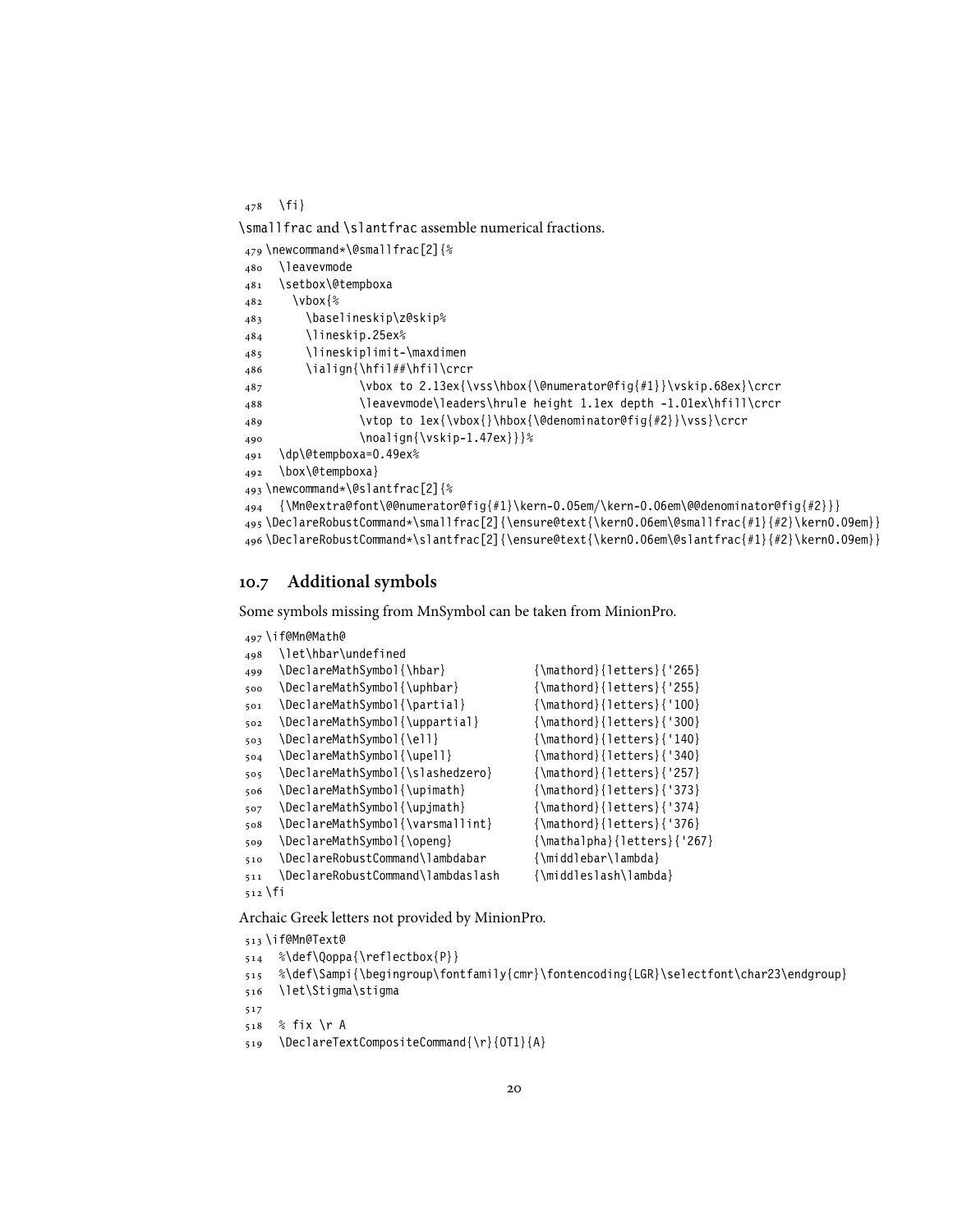```
520 {\leavevmode\setbox\z@\hbox{!}\dimen@\ht\z@\advance\dimen@-1ex%
521 \ooalign{\hss\raise.67\dimen@\hbox{\char23}\hss\crcr A}}
522
523 \DeclareEncodingSubset{TS1}{MinionPro-LF} {1}%
524 \DeclareEncodingSubset{TS1}{MinionPro-TLF} {1}%
525 \DeclareEncodingSubset{TS1}{MinionPro-OsF} {1}%
526 \DeclareEncodingSubset{TS1}{MinionPro-TOsF}{1}%
527 \AtBeginDocument{
528 \UndeclareTextCommand{\textvisiblespace}{T1}%
529 \UndeclareTextCommand{\textcompwordmark}{T1}%
530 \UndeclareTextCommand{\textsterling}{T1}%
531 \UndeclareTextCommand{\j}{T1}%
532 \UndeclareTextCommand{\j}{LY1}%
533 }
534 \fi
```
#### <span id="page-20-0"></span>**10.8 Integral symbols**

We can also replace the integral signs from MnSymbol by those of MinionPro. The following definitions provide this as an option.

```
535 \if@Mn@Math@
```
\newcommand\Mn@Decl@Minion@Ints{%

Replace MnSymbolF by MnSymbolFI.

```
537 \DeclareFontFamily{U}{MnSymbolFI}{}
538 \DeclareFontShape{U}{MnSymbolFI}{m}{it}{
539 <-6> MnSymbolFI\Mn@minionint@opticals5
540 <6-7> MnSymbolFI\Mn@minionint@opticals6
541 <7-8> MnSymbolFI\Mn@minionint@opticals7
542 <8-9> MnSymbolFI\Mn@minionint@opticals8
543 <9-10> MnSymbolFI\Mn@minionint@opticals9
544 <10-12> MnSymbolFI\Mn@minionint@opticals10
545 <12-> MnSymbolFI\Mn@minionint@opticals12
546 }{}
547 \DeclareFontShape{U}{MnSymbolFI}{b}{it}{
548 <-6> MnSymbolFI\Mn@minionint@bold\Mn@minionint@opticals5
549 <6-7> MnSymbolFI\Mn@minionint@bold\Mn@minionint@opticals6
550 <7-8> MnSymbolFI\Mn@minionint@bold\Mn@minionint@opticals7
551 <8-9> MnSymbolFI\Mn@minionint@bold\Mn@minionint@opticals8
552 <9-10> MnSymbolFI\Mn@minionint@bold\Mn@minionint@opticals9
553 <10-12> MnSymbolFI\Mn@minionint@bold\Mn@minionint@opticals10
554 <12-> MnSymbolFI\Mn@minionint@bold\Mn@minionint@opticals12
555 }{}
556 \DeclareSymbolFont{symbols} {U}{MnSymbolFI}{m}{it}
557 \SetSymbolFont{symbols}{bold}{U}{MnSymbolFI}{b}{it}
Make the original integral symbols available as \var....
```
\let\varint\tint

\let\variint\tiint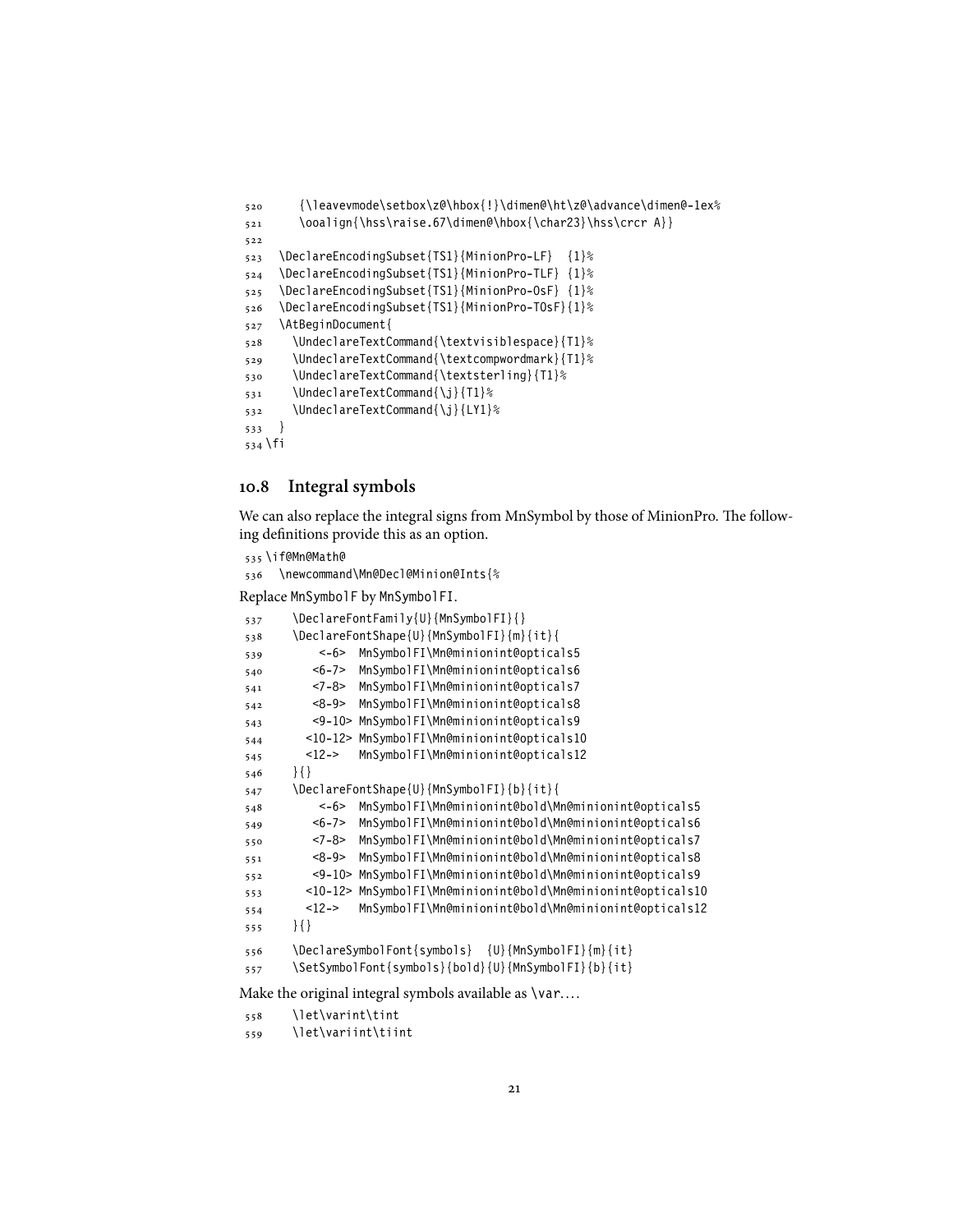```
560 \let\variiint\tiiint
```

```
561 \let\variiiint\tiiiint
```
- \let\varidotsint\tidotsint
- \let\varlandupint\tlandupint
- \let\varlanddownint\tlanddownint
- \let\varstrokedint\tstrokedint
- \let\varoint\toint
- \let\varoiint\toiint
- \let\varrcirclerightint\trcirclerightint
- \let\varlcirclerightint\tlcirclerightint
- \let\varrcircleleftint\trcircleleftint
- \let\varlcircleleftint\tlcircleleftint
- \let\varsumint\tsumint

Replace the symbols with the new integrals.

| 573       | \DeclareMathSymbol\tint                                  | $\mathcal{S}\$ { 112 }                           |
|-----------|----------------------------------------------------------|--------------------------------------------------|
| 574       | \DeclareMathSymbol\tiint                                 | $\mathcal{S}\$ {symbols}{114}                    |
| 575       | \DeclareMathSymbol\tiiint                                | $\mathcal{S}\$ {116}                             |
| 576       | \DeclareMathSymbol\tiiiint                               | $\mathcal{S}\$ {118}                             |
| 577       | \DeclareMathSymbol\tidotsint                             | $\mathcal{S}\$ {symbols}{120}                    |
| 578       | \DeclareMathSymbol\tlandupint                            | \mathop{symbols}{122}                            |
| 579       | \DeclareMathSymbol\tlanddownint                          | $\mathcal{S}\$ { 124 }                           |
| 580       | \DeclareMathSymbol\tstrokedint                           | $\mathcal{S}\$ { 126 \mathop { symbols } { 126 } |
| 581       | \DeclareMathSymbol\toint                                 | $\mathcal{S}\$ {symbols}{128}                    |
| 582       | \DeclareMathSymbol\toiint                                | $\mathcal{S}\$ {symbols}{130}                    |
| 583       | \DeclareMathSymbol\trcirclerightint\mathop{symbols}{132} |                                                  |
| 584       | \DeclareMathSymbol\tlcirclerightint\mathop{symbols}{134} |                                                  |
| 585       | \DeclareMathSymbol\trcircleleftint \mathop{symbols}{136} |                                                  |
| 586       | \DeclareMathSymbol\tlcircleleftint \mathop{symbols}{138} |                                                  |
| 587       | \DeclareMathSymbol\tsumint                               | $\mathcal{S}\$ { 140}                            |
| 588       | \let\intop\tint                                          |                                                  |
| 589       | \let\ointop\toint                                        |                                                  |
| 590       | ł                                                        |                                                  |
| 591       | \Mn@load@integrals                                       |                                                  |
| $592$ \fi |                                                          |                                                  |

#### <span id="page-21-0"></span>**10.9 Open G support**

We can replace the closed *g* with the open variant *д*. The following definitions provide this as an option.

```
593 \if@Mn@Math@
594 \Mn@Define@Open@g
595 \fi
```
#### <span id="page-21-1"></span>**10.10 Logos**

Correct logos.

```
596 \if@Mn@Text@
```

```
597 \def\TeX{T\kern-.1667em\lower.4ex\hbox{E}\kern-.125emX\@}
```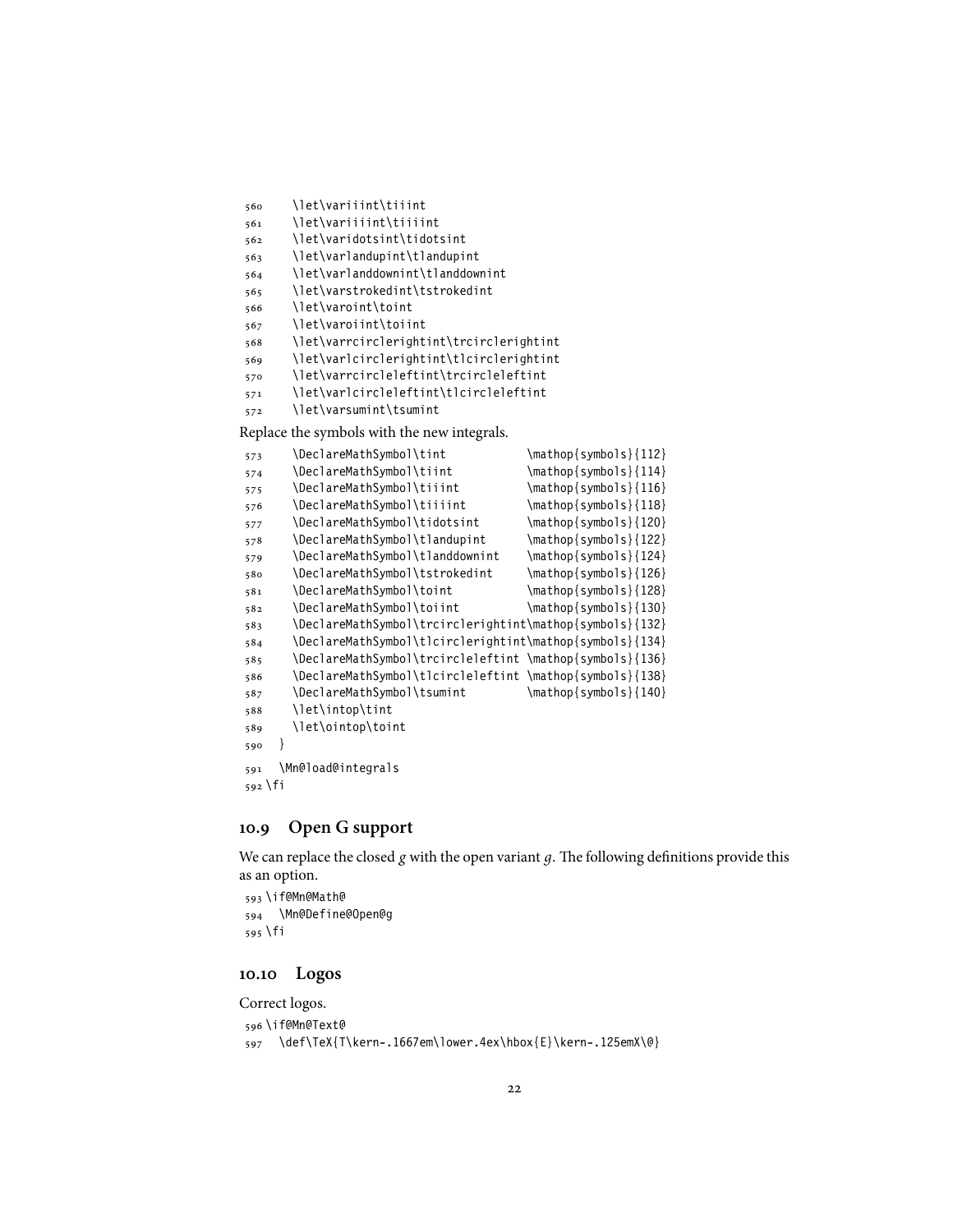```
598 \DeclareRobustCommand{\LaTeX}{L\kern-.32em%
599 {\sbox\z@ T%
600 \vbox to\ht\z@{\hbox{\check@mathfonts
601 \fontsize\sf@size\z@
602 \math@fontsfalse\selectfont
603 A604 \sqrt{VSS}605 }%
606 \kern-.15em%
607 \TeX}
608 \fi
```
#### <span id="page-22-0"></span>**10.11 AMS**

Fix a bug in amsmath.sty which does not support math fonts without a skew char.

\def\macc@set@skewchar#1{%

```
610 \begingroup
611 \ifnum\mathgroup=\m@ne \let\@tempa\@ne
612 \else
613 \ifnum\skewchar\textfont\mathgroup=\m@ne \let\@tempa\@ne
614 \else \let\@tempa\mathgroup
615 \fi
616 \fi
617 \count@=\skewchar\textfont\@tempa
618 \ifnum\count@=\m@ne
619 \endgroup
620 \def\macc@skewchar{}
621 \else
622 \advance\count@"7100
623 \edef\@tempa{\endgroup
624 \mathchardef\noexpand\macc@skewchar=\number\count@\relax}%
625 \@tempa
626 \fi
627 #1%
628 }
```
Make the changes take effect. This concludes the main style file.

 \if@Mn@Text@ \normalfont \fi ⟨/style⟩

## <span id="page-22-1"></span>**11 Support for character protrusion**

The microtype configuration. All four MinionPro families use the same file (cf. section [12\)](#page-27-0).

```
633 ⟨∗mtcfg⟩
634 \SetProtrusion
635 [ name = MinionPro-OT1-Roman ]
```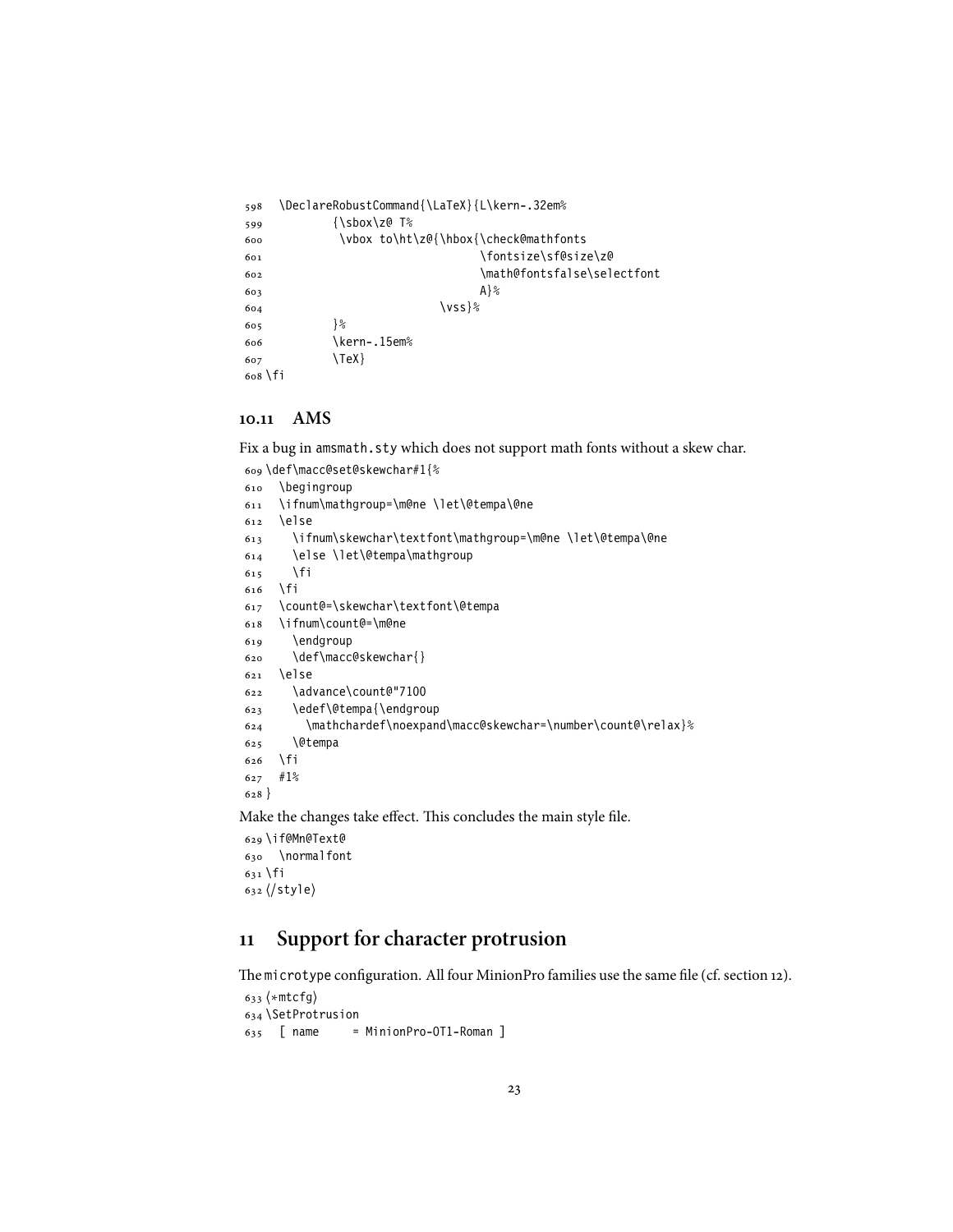```
636 { encoding = OT1,
637 family = {MinionPro-OsF,MinionPro-LF,MinionPro-TOsF,MinionPro-TLF},
638 shape = n }
639 {
640 A = \{40, 40\},
641 F = { ,60},
642 J = \{90, \},
643 K = { ,50},
644 L = \{ , 60 \},645 T = \{50, 50\},646 V = \{40, 40\},
647 W = \{30, 30\},
648 X = \{50, 50\},
649 Y = {50,50},
650 k = \{ , 60 \},651 r = \{ , 80 \},652 t = \{ ,100 \},
653 v = \{70, 70\},
654 w = \{40, 40\},
655 X = \{60, 60\},
656 y = \{70, 70\},
657 \vert = {70,180},
658 ( = {60, 30}, ) = {30, 60},659 [ = \{100, 160\}, ] = \{160, 100\},660 \{,\} = \{440,700\},
661 . = {660,700},
662 : = \{400, 480\},
663 ; = {350,440},
664 - {5} = {700,700},
665 \textendash = {390,480}, \textemdash = {220,270},
666 \textquotedblleft = {380,250}, \textquotedblright = {250,380},
667 \textquoteleft = {670,450}, \textquoteright = {450,670},
668 }
669 \SetProtrusion
670 \int name = MinionPro-T1-Roman,
671 load = MinionPro-OT1-Roman ]
672 \quad{ encoding = T1,
673 family = {MinionPro-OsF,MinionPro-LF,MinionPro-TOsF,MinionPro-TLF},
674 shape = n }
675 {
676 023 = \{, 40\}, % fft ligature
677 032 = \{, 50\}, % ft ligature
678 191 = \{30, 30\}, % Th ligature
679 127 = {620,700}, % hyphen
680 \AE = \{40, \}, % AE
681 \quotesinglbase = {670,670}, \quotedblbase = {370,370},
682 \guilsinglleft = {500,360}, \guilsinglright = {360,500},
683 \guillemotleft = {320,230}, \guillemotright = {230,320},
684 }
```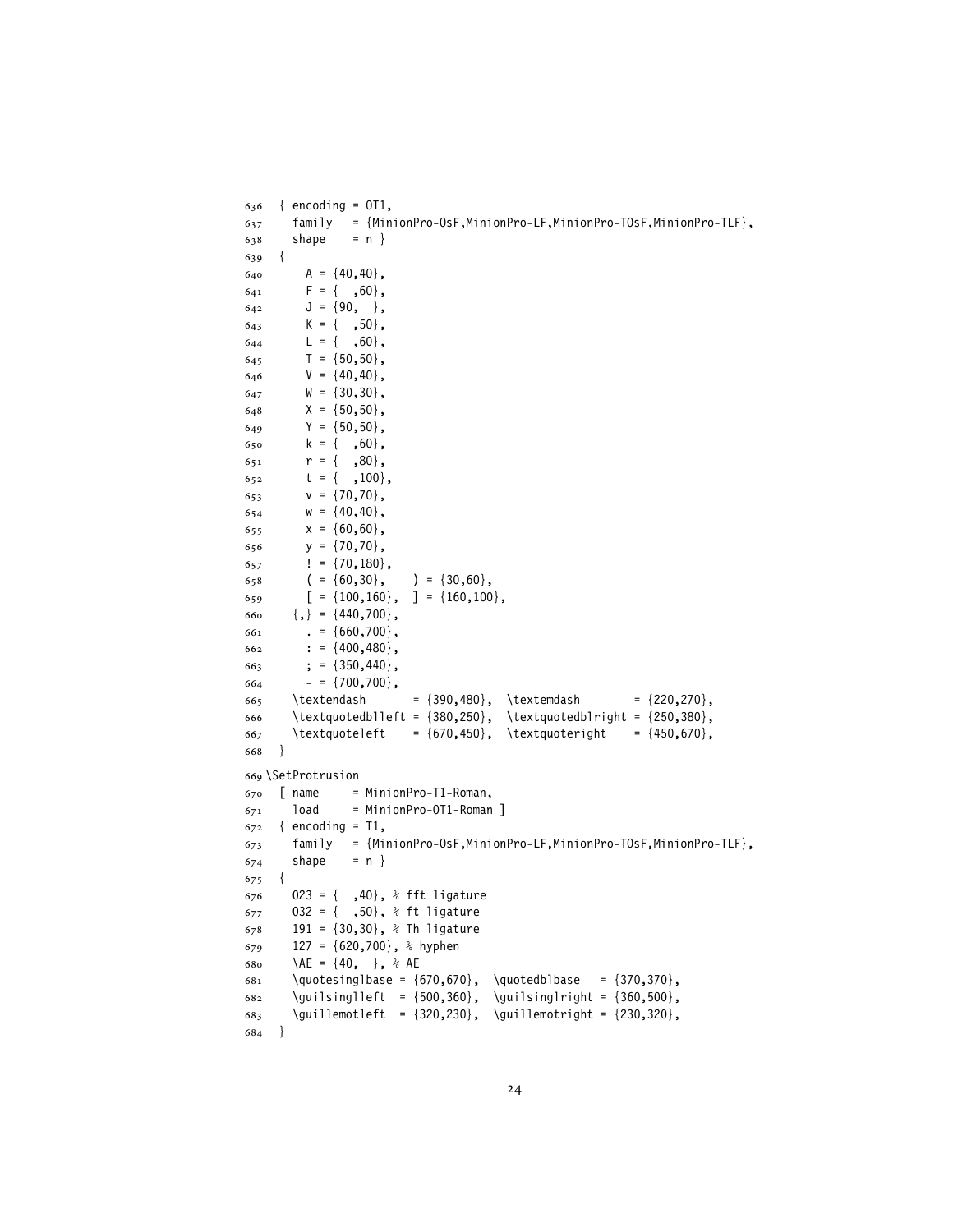```
685 \SetProtrusion
686 [ name = MinionPro-OT1-Italic]
687 { encoding = OT1,
688 family = {MinionPro-OsF,MinionPro-LF,MinionPro-TOsF,MinionPro-TLF},
689 shape = {it,sl,sw} }
690 {
691 A = \{120, 50\},
692 B = \{90, -50\},693 C = \{50, -60\},694 D = \{70, -30\},
695 E = {90, -50},
696 F = \{100, -40\}697 G = {50, -60},
698 H = \{70, -40\},
699 I = \{150, -90\},
700 J = \{250, -130\},
701 K = \{80, -50\},
702 L = \{90, 60\},
703 M = {60, -40},
704 N = \{70, -40\},
705 0 = \{70, -30\},
706 P = \{70, -110\},
707 Q = \{40, -40\},
708 R = \{80, -50\},
709 S = \{70, -70\},
710 T = {130, },
711 U = \{70, -40\},
712 V = \{120, 30\},
713 W = \{90, 20\},
714 X = \{50, \},
715 Y = {160, },
716 Z = {50,-50},
717 d = {60,-60},
718 f = { ,-190},
719 027 = { ,-70}, % ff ligature
720 g = \{-70, -70\},
721   i = \{ , -110 \},
722 025 = { ,-60}, % dotlessi
723 028 = { ,-60}, % fi ligature
724 030 = { ,-30}, % ffi ligature
725 j = \{-90, -150\},
726 p = \{-40, \},
727 r = { ,80},
728 t = { ,100},
729 V = \{90, \},
730 W = \{60, 10\},
731 X = \{90, \},
732 ! = {190,40},
733 ( = {90, }, ) = {90, },734 [ = \{90, 90\}, ] = \{120, 60\},
```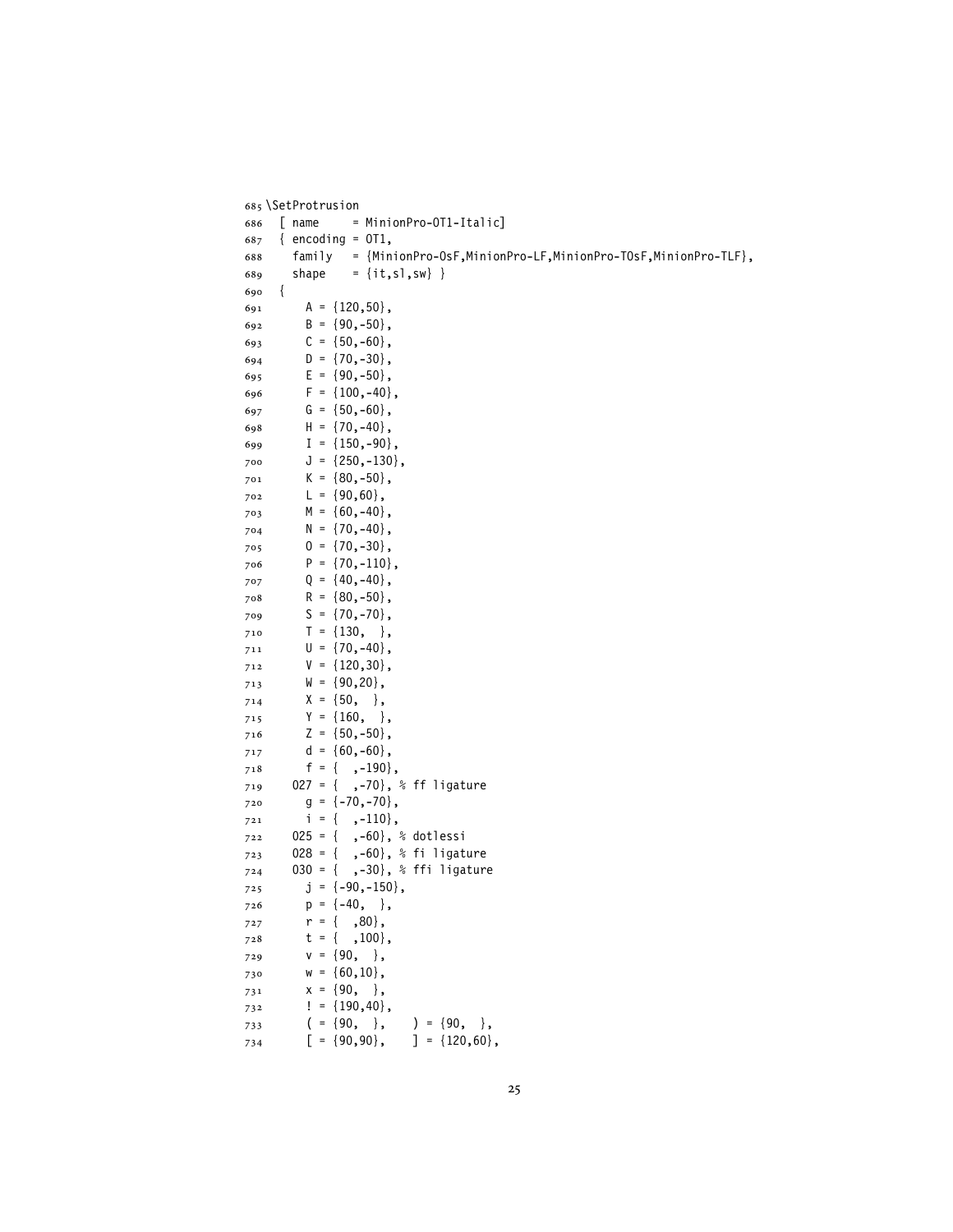```
735 \qquad {\},\} = \{210,680\}736 . = {640,680},
737 : = {380,430},
738 ; = { ,430},
739 - {750,750},
_{740} \textquoteleft = {690,140}, \textquoteright = {470,230},
_{741} \textendash = {400,500}, \textemdash = {220,280},
_{742} \textquotedblleft = {520,130}, \textquotedblright = {520,130},
743 }
744 \SetProtrusion
745 \sqrt{} name = MinionPro-T1-Italic,
746 load = MinionPro-OT1-Italic ]
747 { encoding = T1,
748 family = {MinionPro-OsF,MinionPro-LF,MinionPro-TOsF,MinionPro-TLF},
749 shape = {it,sl,sw} }
750 {
751 023 = { ,40}, % fft ligature
752 032 = { ,50}, % ft ligature
753 191 = {80,30}, % Th ligature
754 127 = {660,750}, % hyphen
755 \AE = \{90, -40\}, % AE
756 131 = \{80, -30\}, % Dcaron
757 132 = \{70, -40\}, % Ecaron
758 156 = {80,-60}, % IJ
759 \OE = \{50, -30\}, % OE
760 188 = {,-80}, % ij
761 184 = \{70, 70\}, % ydieresis
762 253 = \{70, 70\}, % yacute
763 \quotesinglbase = {220,700}, \quotedblbase = {130,400},
764 \guilsinglleft = {500,180}, \guilsinglright = {350,350},
765 \guillemotleft = {310,110}, \guillemotright = {230,230},
766 }
```

```
We have no protruding values for small caps yet. The following stubs are unnecessary at
the moment, but they are here as a reminder.
```

```
767 \SetProtrusion
768 [ name = MinionPro-OT1-Smallcaps ]
769 { encoding = OT1,
770 family = {MinionPro-OsF,MinionPro-LF,MinionPro-TOsF,MinionPro-TLF},
771 shape = {sc,ssc} }
772 {}
773 \SetProtrusion
774 [ name = MinionPro-T1-Smallcaps,
775 load = MinionPro-OT1-Smallcaps ]
776 { encoding = T1,
777 family = {MinionPro-OsF,MinionPro-LF,MinionPro-TOsF,MinionPro-TLF},
778 shape = {sc,ssc} }
779 {}
780 \SetProtrusion
```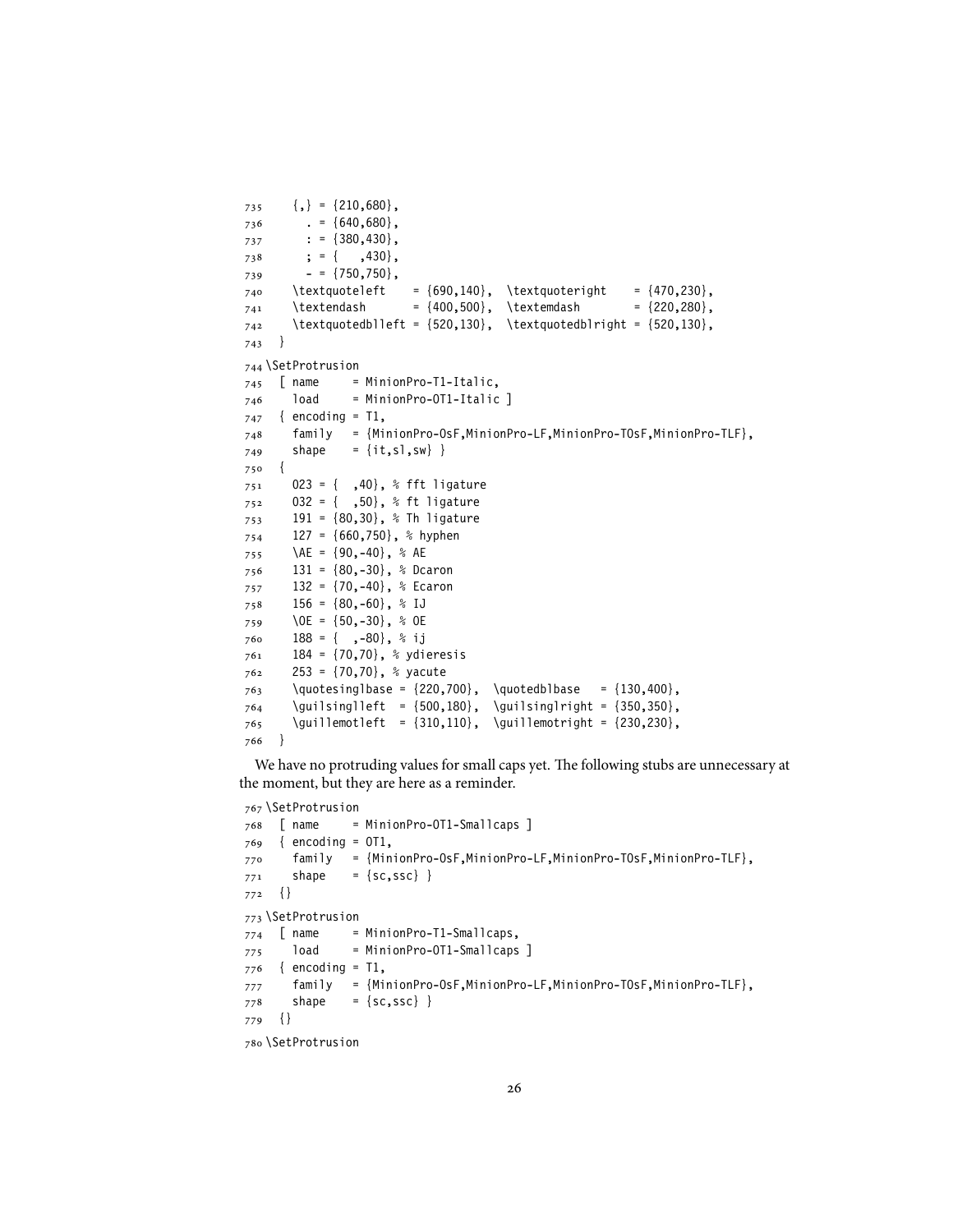```
781 [ name = MinionPro-OT1-SmallcapsItalic ]
782 \quad{ encoding = 0T1,
783 family = {MinionPro-OsF,MinionPro-LF,MinionPro-TOsF,MinionPro-TLF},
784 shape = {scit,sscit} }
785 {}
786 \SetProtrusion
787 [ name = MinionPro-T1-SmallcapsItalic,
788 load = MinionPro-OT1-SmallcapsItalic ]
789 \quad { encoding = T1,
790 family = {MinionPro-OsF,MinionPro-LF,MinionPro-TOsF,MinionPro-TLF},
791 shape = {scit, sscit} }
792 {}
793 \SetProtrusion
794 [ name = MinionPro-other-Roman ]
795 { encoding = {LGR,U,OT2,T2A,T2B,T2C,T5,X2},
796 family = {MinionPro-OsF,MinionPro-LF,MinionPro-TOsF,MinionPro-TLF},
797 shape = n }
798 {
799 ! = \{70, 180\},
800 ( = {60, 30}, ) = {30, 60},801 [ = {100,160}, ] = {160,100},802 \qquad {\},\} = \{440,700\}803 . = {660,700},
804 : = \{400, 480\},
805 ; = {350,440},
806 = {700,700},
807 \textendash = {390,480}, \textemdash = {220,270},
808 \textquotedblleft = {380,250}, \textquotedblright = {250,380},
809 \textquoteleft = {670,450}, \textquoteright = {450,670},
810 }
811 \SetProtrusion
812 [ name = MinionPro-other-Italic ]
813 { encoding = {LGR, U, 0T2, T2A, T2B, T2C, T5, X2},
814 family = {MinionPro-OsF,MinionPro-LF,MinionPro-TOsF,MinionPro-TLF},
815 shape = {it,sl,sw} }
816 {
8_{17} ! = {190,40},
818 ( = \{90, \}, ) = \{90, \},
8_{19} [ = {90,90}, ] = {120,60},
820 \qquad {\},\} = \{210,680\}821 . = {640,680},
822 : = {380,430},
823 ; = { ,430},
824 = {750,750},825 \textquoteleft = {690,140}, \textquoteright = {470,230},
826 \textendash = \{400,500\}, \textemdash = \{220,280\},
827 \textquotedblleft = \{520,130\}, \textquotedblright = \{520,130\},
828 }
829 ⟨/mtcfg⟩
```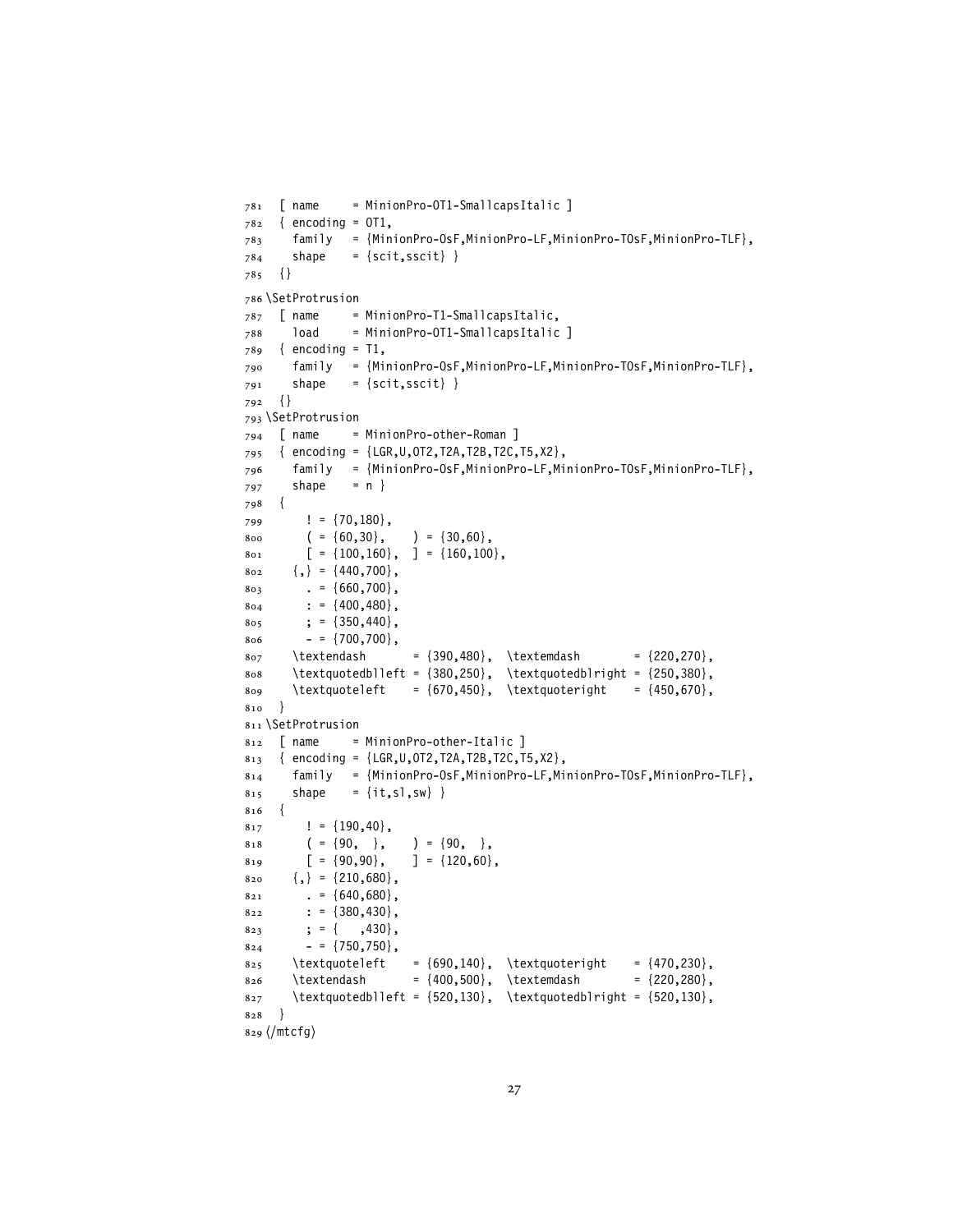## <span id="page-27-0"></span>**12 Font definition files**

As all the font definitions look the same we introduce macros to ease the configuration. These macros are stored in the file MinionPro-FontDef.sty which is included by every FD file. Note that MinionPro-FontDef.sty will be included several times and that we do not know in which context the code is executed. Therefore, we have to define all non-private commands as globals.

Since this package should be loadable in an FD file we have to avoid all \preambleonly commands. Therefore, we use \ProvidesFile instead of \ProvidesPackage.

We add a guard so that this file is executed only once even if it is included multiple times.

```
830 ⟨∗fontdef⟩
```
\ifx\Mn@DeclareFontShape\@undefined\else\endinput\fi

We distinguish between being loaded directly or via \usepackage in the preamble by checking \@nodocument.

```
832 \ifx\@nodocument\relax
833 \input{otfontdef.sty}
834 \else
835 \NeedsTeXFormat{LaTeX2e}
836 \RequirePackage{otfontdef}
837 \fi
```
Reset \escapechar (which is set to  $-1$  in FD files) to make \newcommand work. The additional group does not harm; we have to make the important commands global anyway.

```
838 \ifx\@nodocument\relax
839 \begingroup\escapechar'\\
840 \fi
```
These are the default values if it is impossible to process options.

```
841 \newcommand\Mn@option@opticals{noopticals}
842 \newcommand\Mn@option@fontset{smallfamily}
843 \newdimen\Mn@option@normalsize
844 \global\Mn@option@normalsize10pt
```
Whether we should adapt the configuration to the \normalsize of the document. This switch is only needed locally.

```
845 \newif\ifMn@option@normalsize
846 \Mn@option@normalsizetrue
```
\ifx\@nodocument\relax\else

```
848 \DeclareOption{slides} {\let\Mn@option@opticals\CurrentOption}
849 \DeclareOption{opticals} {\let\Mn@option@opticals\CurrentOption}
850 \DeclareOption{noopticals} {\let\Mn@option@opticals\CurrentOption}
851 \DeclareOption{smallfamily}{\let\Mn@option@fontset\CurrentOption}
852 \DeclareOption{medfamily} {\let\Mn@option@fontset\CurrentOption}
853 \DeclareOption{fullfamily} {\let\Mn@option@fontset\CurrentOption}
854 \DeclareOption{normalsize} {\Mn@option@normalsizetrue}
855 \DeclareOption{nonormalsize}{\Mn@option@normalsizefalse}
856 \ExecuteOptions{smallfamily,noopticals,normalsize}
857 \ProcessOptions\relax
858 \fi
```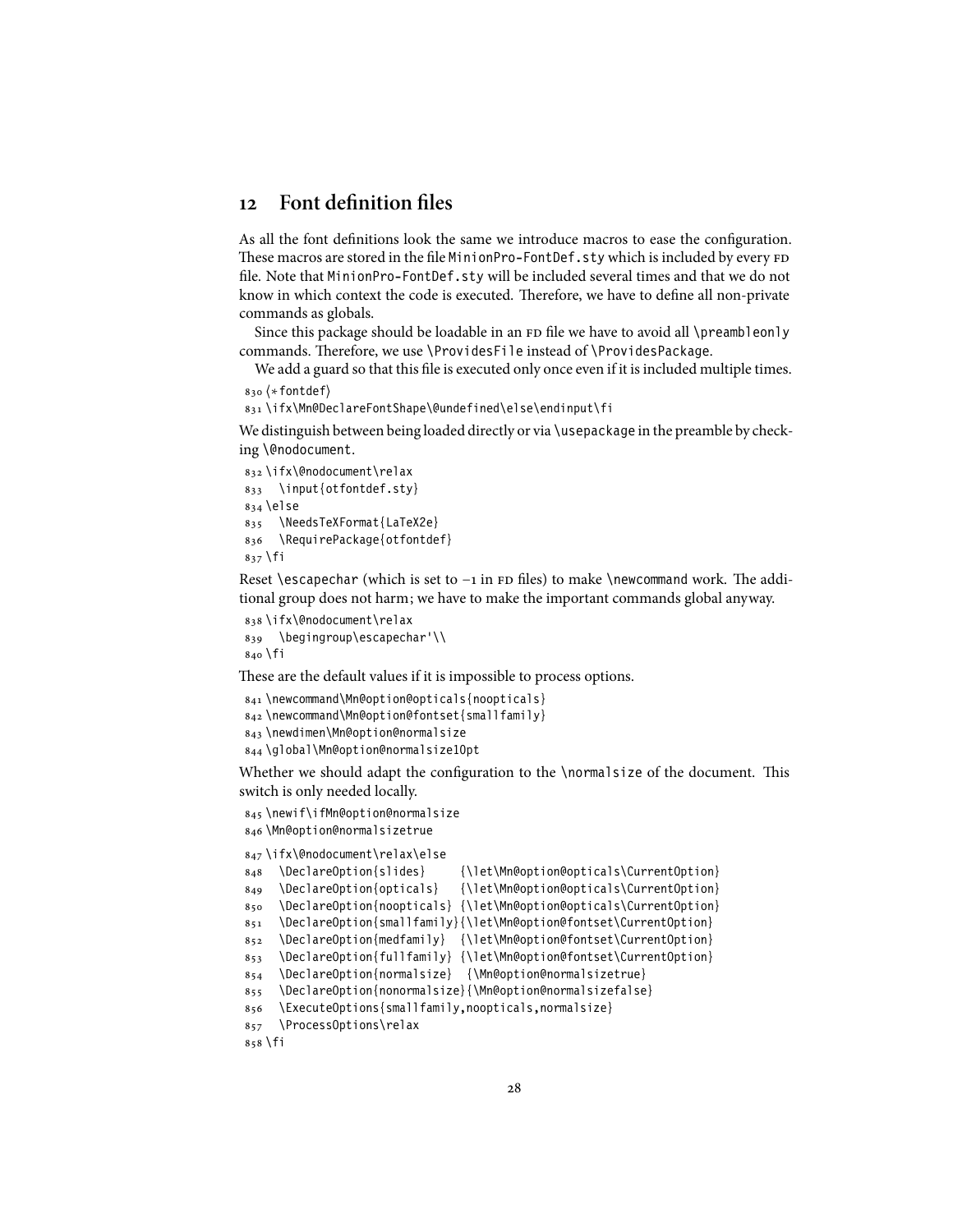The method to determine the main font size is inspired by microtype's implementation.

 \ifMn@option@normalsize \begingroup \def\set@fontsize#1#2#3#4\@nil{% \@defaultunits\global\Mn@option@normalsize#2pt\relax\@nnil}% \normalsize\@nil \endgroup \fi

We use \otf@makeglobal from otfontdef to "export" the definitions that are needed globally.

```
866 \otf@makeglobal{Mn@option@opticals}
867 \otf@makeglobal{Mn@option@fontset}
868 \ifx\@nodocument\relax\else
869 \PackageInfo{MinionPro-FontDef}{%
870 Configuration:\space\Mn@option@fontset,\space\Mn@option@opticals,\space
871 normalsize=\the\Mn@option@normalsize}%
872 \fi
```
#### **Configuration database**

\newcount\Mn@config@cnt

```
874 \Mn@config@cnt=0
```
\newcommand\Mn@curr@config{Mn@config@\romannumeral\Mn@config@cnt}

These commands help in setting up the configuration database. They do not need to be global. But the config database itself has to be.

#3 is added to all instances listed in #2 of configuration class #1. #3 is read with NFSS catcodes.

```
876 \newcommand\Mn@AddToConfig{%
877 \begingroup
878 \nfss@catcodes
879 \expandafter\endgroup
880 \Mn@AddToConfig@
881 }
882 \newcommand\Mn@AddToConfig@[3]{%
883 \advance\Mn@config@cnt\@ne
884 \@namedef{\Mn@curr@config}{#3}%
885 \otf@makeglobal{\Mn@curr@config}
886 ⟨debug & show⟩\expandafter\show\csname\Mn@curr@config\endcsname
887 \@for\Mn@tempa:=#2\do{%
888 \@ifundefined{Mn@config@#1@\Mn@tempa}{%
889 \@temptokena{}%
890 }{%
891 \@temptokena\expandafter\expandafter\expandafter
892 {\csname Mn@config@#1@\Mn@tempa\endcsname}%
893 }%
894 \@expandtwoargs\@namedef{Mn@config@#1@\Mn@tempa}{%
895 \the\@temptokena
896 \expandafter\noexpand\csname\Mn@curr@config\endcsname
```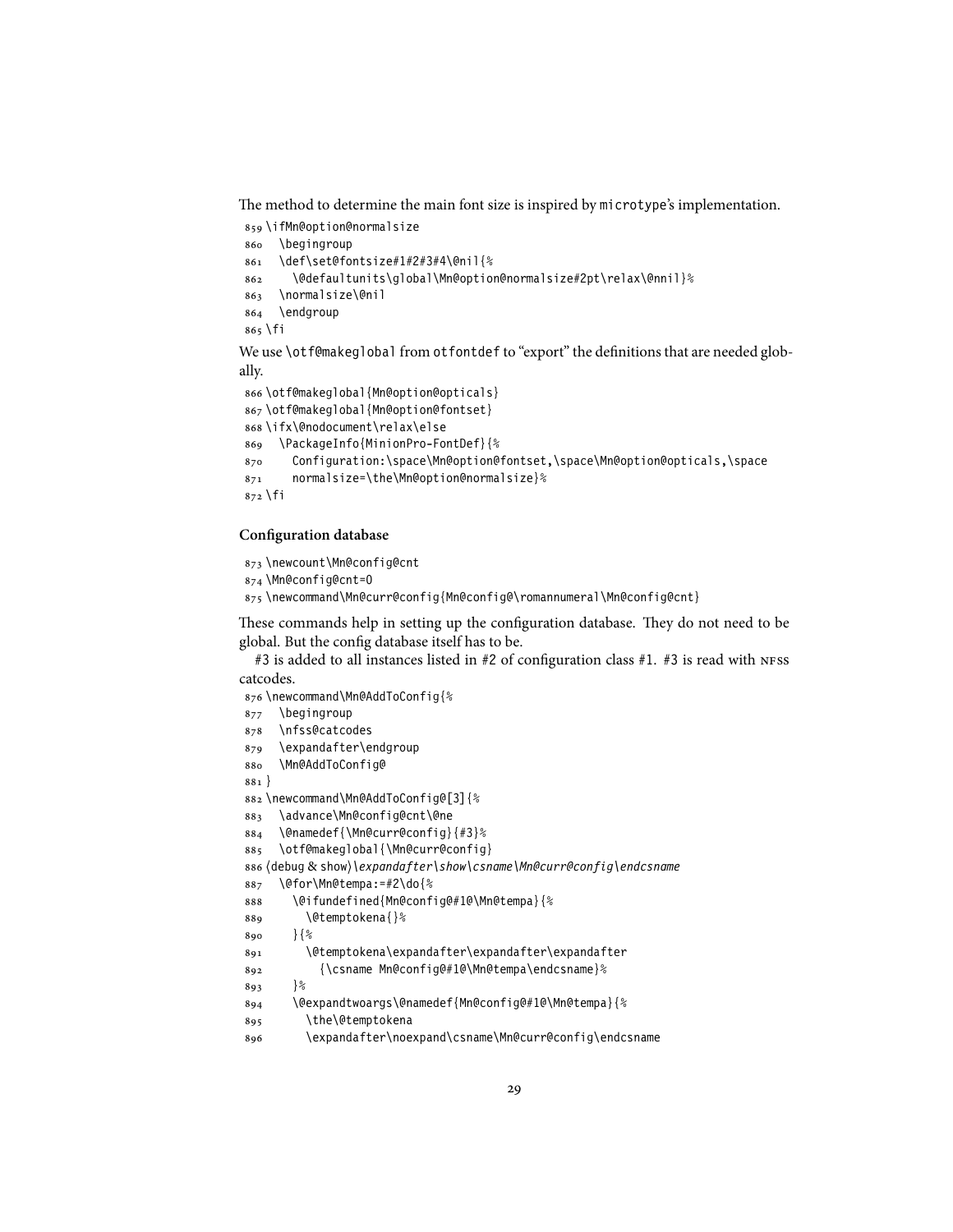```
897 }%
898 \otf@makeglobal{Mn@config@#1@\Mn@tempa}% perhaps defer to only execute once
899 ⟨debug & show⟩\expandafter\show\csname Mn@config@#1@\Mn@tempa\endcsname
900 }%
901 }
```
Let us look at an example of how the configuration database looks internally for (shape, sw), which is specified below in three steps. The following lines show different depths of expansion of the macro \Mn@config@shape@sw, which finally yields the complete configuration:

\Mn@config@shape@sw

```
\Mn@config@xi \Mn@config@xiv \Mn@config@xv
<-8>otf*[spacing=l1]<->otf*[variant=swash]<->otf*MinionPro-It
```
The following commands are used in the Declare...Family commands to access the previously built configuration database. They must be expandable. #3 is used as a default if no entry is found in the database.

```
902 \newcommand*\Mn@UseConfig[2]{%
903 \Mn@UseConfigOrDefault{#1}{#2}{}%
904 }
905 \newcommand*\Mn@UseConfigOrDefault[3]{%
     906 \@ifundefined{Mn@config@#1@#2}{#3}%
907 {\@nameuse{Mn@config@#1@#2}}%
908 }
909 \newcommand*\Mn@TheConfig[2]{%
910 \@ifundefined{Mn@config@#1@#2}{}{%
911 \expandafter\noexpand\csname Mn@config@#1@#2\endcsname
912 }%
913 }
914 \otf@makeglobal{Mn@UseConfig}
915 \otf@makeglobal{Mn@UseConfigOrDefault}
916 \otf@makeglobal{Mn@TheConfig}
```
Here comes the configuration.

```
917 \Mn@AddToConfig{opticals}{opticals}{
918 <-8.5> otf* [optical=Capt]
919 <8.5-13.1> otf* [optical=Text]
920 <13.1-20> otf* [optical=Subh]
921 <20-> otf* [optical=Disp]
922 }
923 \Mn@AddToConfig{opticals}{noopticals}{
924 <-> otf* [optical=Text]
925926 \Mn@AddToConfig{opticals}{slides}{
927 <-> otf* [optical=Capt]
928 }
929 \ifdim\Mn@option@normalsize<10.1pt
930 \Mn@AddToConfig{fontset/weight}{fullfamily/m}{
931 <-6> otf* [weight=Semibold]
932 <6-8.5> otf* [weight=Medium]
```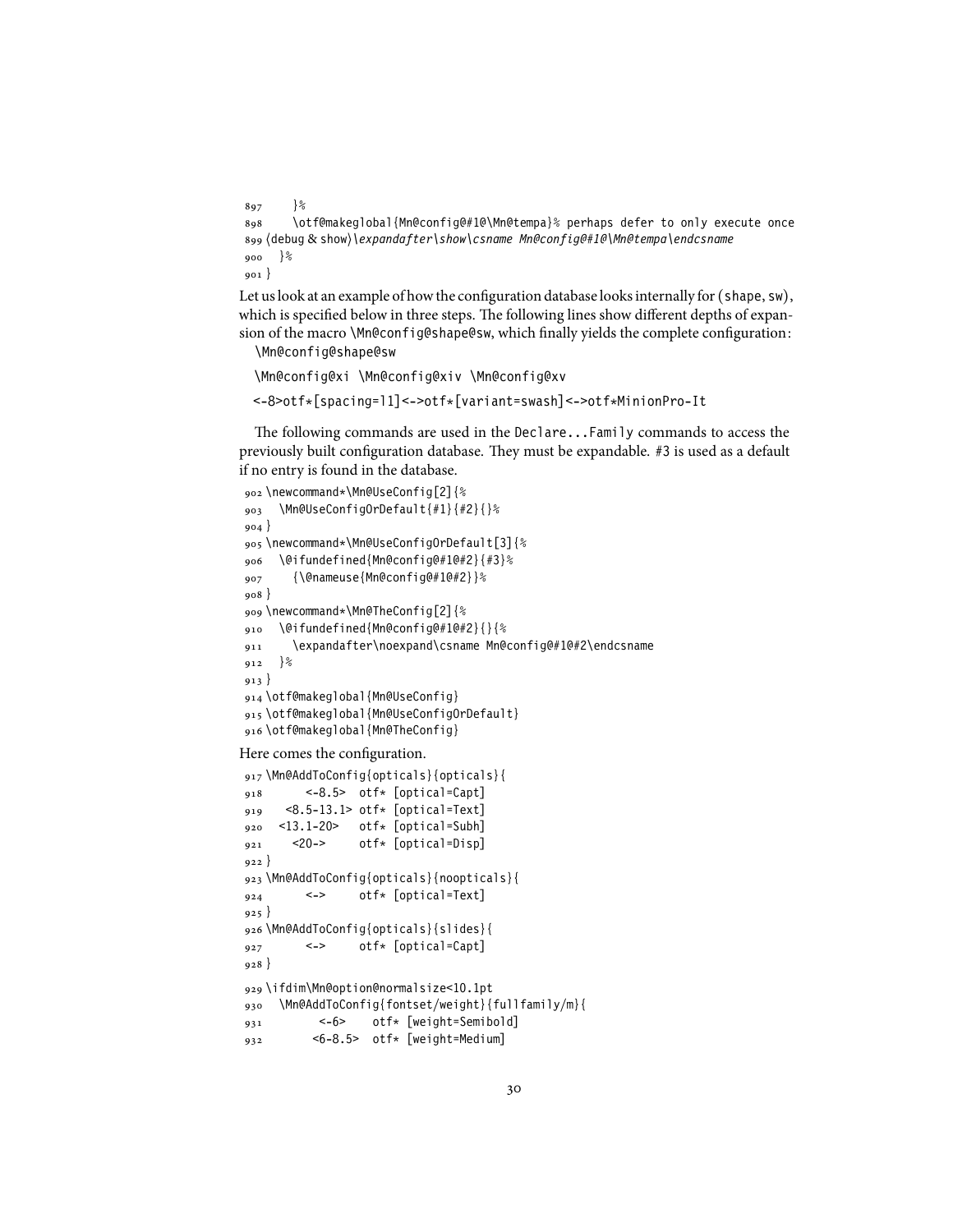```
933 <8.5-> otf* [weight=Regular]
934 }
935 \else
936 \Mn@AddToConfig{fontset/weight}{fullfamily/m}{
937 <-6> otf* [weight=Semibold]
938 <6-10.1> otf* [weight=Medium]<br>939 <10.1-> otf* [weight=Regular
939 <10.1-> otf* [weight=Regular]
940 }
941 \fi
942 \Mn@AddToConfig{fontset/weight}{medfamily/m}{
943 <-6> otf* [weight=Semibold]<br>044 <6-> otf* [weight=Reqular]
944 <6-> otf* [weight=Regular]
945 }
946 \Mn@AddToConfig{fontset/weight}{smallfamily/m}{
947 <-> otf* [weight=Regular]
948 }
949 %
950 \Mn@AddToConfig{fontset/weight}{fullfamily/b,medfamily/b}{
951 <-6> otf* [weight=Bold]<br>952 <6-> otf* [weight=Semib
952 <6-> otf* [weight=Semibold]
953 }
954 \Mn@AddToConfig{fontset/weight}{smallfamily/b}{
955 <-> otf* [weight=Bold]
956 }
957 %
958 \Mn@AddToConfig{weight}{eb}{
959 <-> otf* [weight=Bold]
960 }
961 \Mn@AddToConfig{shape}{ssc,sscit}{
962 <-> otf* [spacing=l2]
963 }
964 \Mn@AddToConfig{shape}{n,it,sw,sc,scit}{
965 <-8> otf* [spacing=l1]
966 }
967 \Mn@AddToConfig{encoding/shape}{U/n,U/it}{
968 <-> otf* [spacing=]
969 }
970 %
971 \Mn@AddToConfig{shape}{sc,ssc,scit,sscit}{
972 <-> otf* [variant=sc]
973 }
974 \Mn@AddToConfig{shape}{sw}{
975 <-> otf* [variant=swash]
976 }
977 \Mn@AddToConfig{shape}{it,scit,sscit,sw}{
978 <-> otf* MinionPro-It
979 }
980 \Mn@AddToConfig{shape}{n,sc,ssc}{
981 <-> otf* MinionPro
```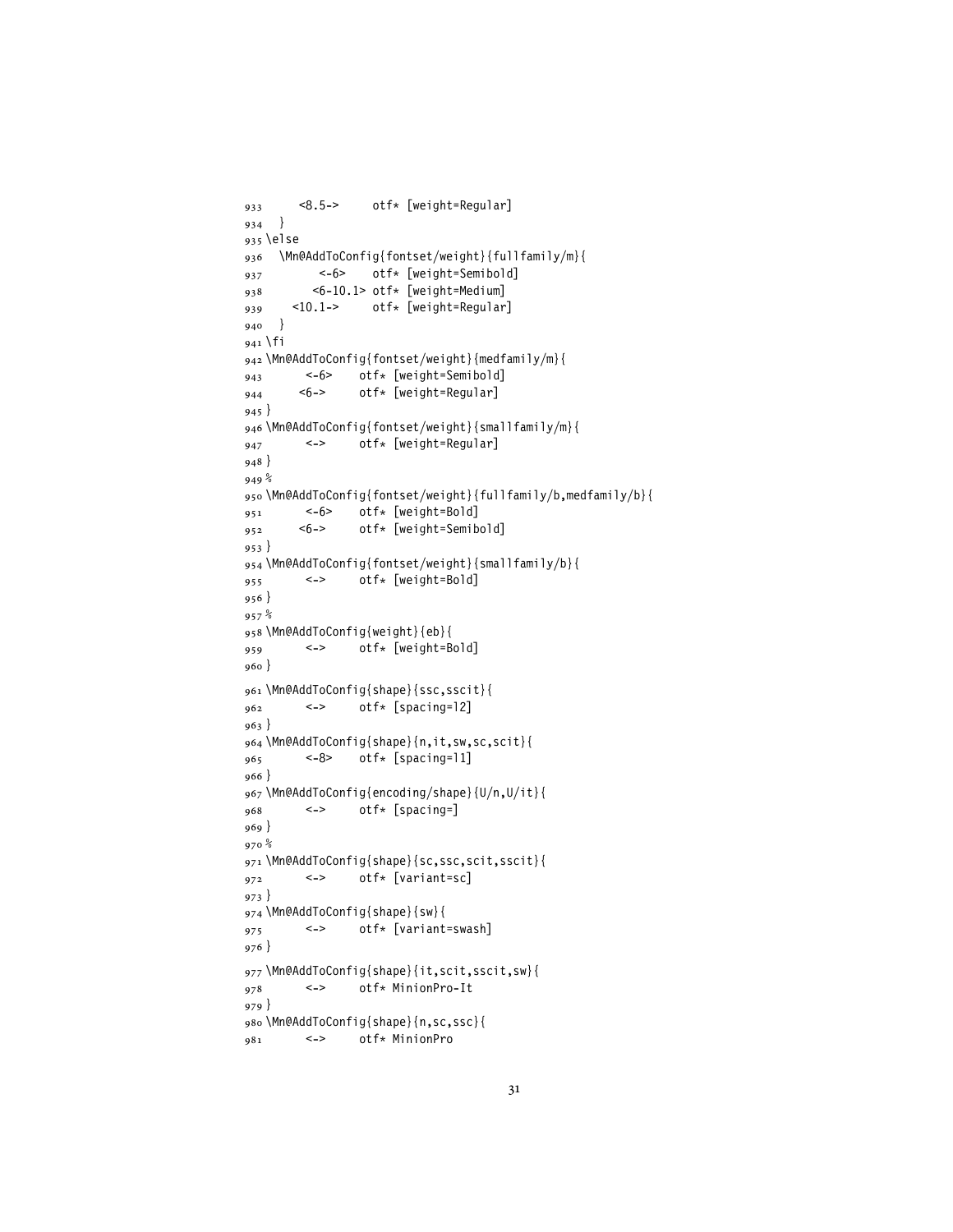```
982 }
983 \Mn@AddToConfig{encoding/shape}{OML/it}{
984 <-> otf* [figures=] MinionPro-Mixed
985 }
986 \Mn@AddToConfig{encoding/shape}{OML/n}{
987 <-> otf* [figures=] MinionPro-French
988 }
```
Substitutions

```
989 \Mn@AddToConfig{sub:series} {sb} {b}
990 \Mn@AddToConfig{sub:series} {bx} {b}
991 \Mn@AddToConfig{sub:shape} {sl} {it}
992 \Mn@AddToConfig{sub:shape} {scsl} {scit}
993 \Mn@AddToConfig{sub:shape} {sscsl} {sscit}
994 \Mn@AddToConfig{sub:shape} {scsw} {scit}
995 \Mn@AddToConfig{sub:shape} {sscsw} {sscit}
996 \Mn@AddToConfig{sub:encoding/shape}{TS1/sw}{it}
```
Code for the last argument of \DeclareFontShape

```
997 \Mn@AddToConfig{code:shape}{sw}{
998 \skewchar\font='337
999 }
```
#### **Declaration of font families and shapes**

\newcommand\*\Mn@DeclareFontShape[6][]{%

Check if any substitutions are specified.

```
1001 \edef\@tempa{%
1002 \Mn@UseConfig{sub:series}{#4}%
1003 \Mn@UseConfigOrDefault{sub:encoding/shape}{#2/#5}{%
1004 \Mn@UseConfig{sub:shape}{#5}}%
1005 }%
1006 \ifx\@tempa\@empty
```
Collect the configuration and declare the font shape. \DeclareFontShape fully expands its fifth argument (with our macros \Mn@UseConfig in it), but we have to retrieve the code for the sixth argument ourselves.

```
1007 \@temptokena={%
1008 \DeclareFontShape{#2}{#3-#6}{#4}{#5}{%
1009 \Mn@UseConfig{opticals} {\Mn@option@opticals}%
1010 \Mn@UseConfig{fontset/weight}{\Mn@option@fontset/#4}%
1011 \Mn@UseConfig{weight} {#4}%
1012 \Mn@UseConfig{encoding/shape}{#2/#5}%
1013 \Mn@UseConfig{shape} {#5}%
1014 } \frac{3}{6}1015 \edef\@tempa{\the\@temptokena{\Mn@TheConfig{code:shape}{#5}}}%
1016 \@tempa
1017 \else
```

```
Generate the substitution. (All substitutions are silent at the moment.)
1018 \DeclareFontShape{#2}{#3-#6}{#4}{#5}{%
```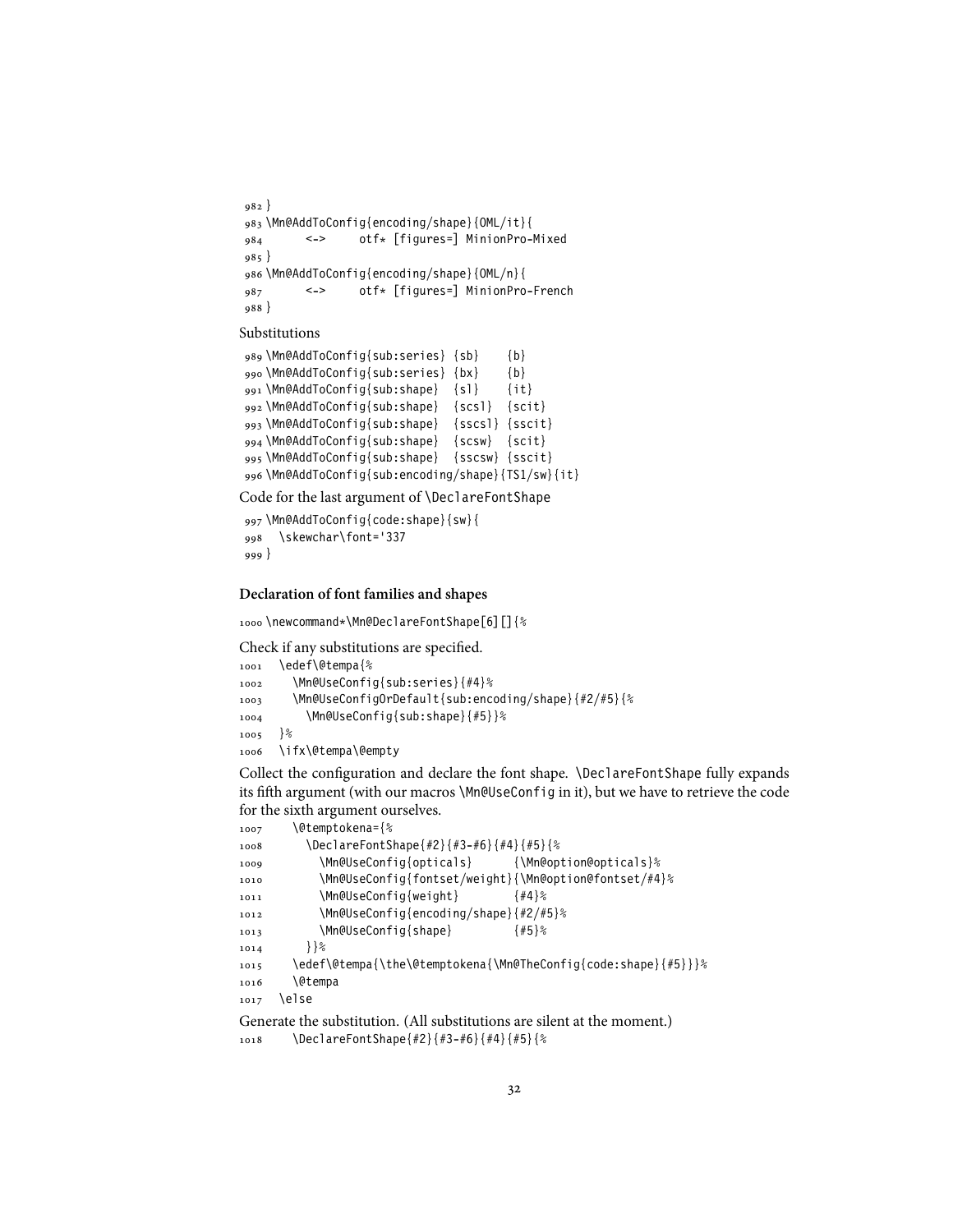```
1019 <->ssub*#3-#6%
1020 /\Mn@UseConfigOrDefault{sub:series}{#4}{#4}%
1021 /\Mn@UseConfigOrDefault{sub:encoding/shape}{#2/#5}{%
1022 \Mn@UseConfigOrDefault{sub:shape}{#5}{#5}}%
1023 }{}%
1024 \fi
1025 }
1026 \otf@makeglobal{Mn@DeclareFontShape}
1027 \otf@makeglobal{\string\Mn@DeclareFontShape}
#2 contains the encoding, #3 the family, and #1 a list of figure versions (or Extra).
1028 \newcommand*\Mn@DeclareLargeFontFamily[3][LF,OsF,TLF,TOsF]{%
1029 \Mn@DeclareFontFamily{#1}{#2}{#3}
1030 {m,sb,b,bx,eb} {n,it,sc,ssc,scit,sscit,sw,scsl,scsw,sscsl,sscsw,sl}%
1031 }
1032 \newcommand*\Mn@DeclareSmallFontFamily[3][LF,OsF,TLF,TOsF]{%
1033 \Mn@DeclareFontFamily{#1}{#2}{#3}
1034 {m,sb,b,bx,eb} {n,it,sl}%
1035 }
1036 \newcommand*\Mn@DeclareMathFontFamily[3][TOsF]{%
1037 \Mn@DeclareFontFamily[\skewchar\font=255]{#1}{#2}{#3}
1038 {m,sb,b,bx,eb} {n,it}%
1039 }
An additional macro \csname\string\foo\endcsname is generated by \newcommand for
processing an optional argument of \foo.
1040 \otf@makeglobal{Mn@DeclareLargeFontFamily}
1041 \otf@makeglobal{\string\Mn@DeclareLargeFontFamily}
1042 \otf@makeglobal{Mn@DeclareSmallFontFamily}
1043 \otf@makeglobal{\string\Mn@DeclareSmallFontFamily}
1044 \otf@makeglobal{Mn@DeclareMathFontFamily}
1045 \otf@makeglobal{\string\Mn@DeclareMathFontFamily}
1046 \newcommand*\Mn@DeclareFontFamily[6][]{%
1047 \@for\Mn@variant:=#2\do{%
1048 \DeclareFontFamily {#3}{#4-\Mn@variant}{#1}%
1049 }%
1050 \Mn@DeclareFontShapes{#3}{#4}
1051 {#5} {#6} {#2}%
1052 }
1053 \otf@makeglobal{Mn@DeclareFontFamily}
1054 \otf@makeglobal{\string\Mn@DeclareFontFamily}
1055 \newcommand*\Mn@DeclareFontShapes[5]{%
1056 \@for\Mn@series:=#3\do{%
1057 \@for\Mn@shape:=#4\do{%
1058 \@for\Mn@variant:=#5\do{%
1059 \Mn@DeclareFontShape{#1}{#2}{\Mn@series}{\Mn@shape}{\Mn@variant}%
1060 }%
1061 }%
1062 \frac{8}{6}1063 }
```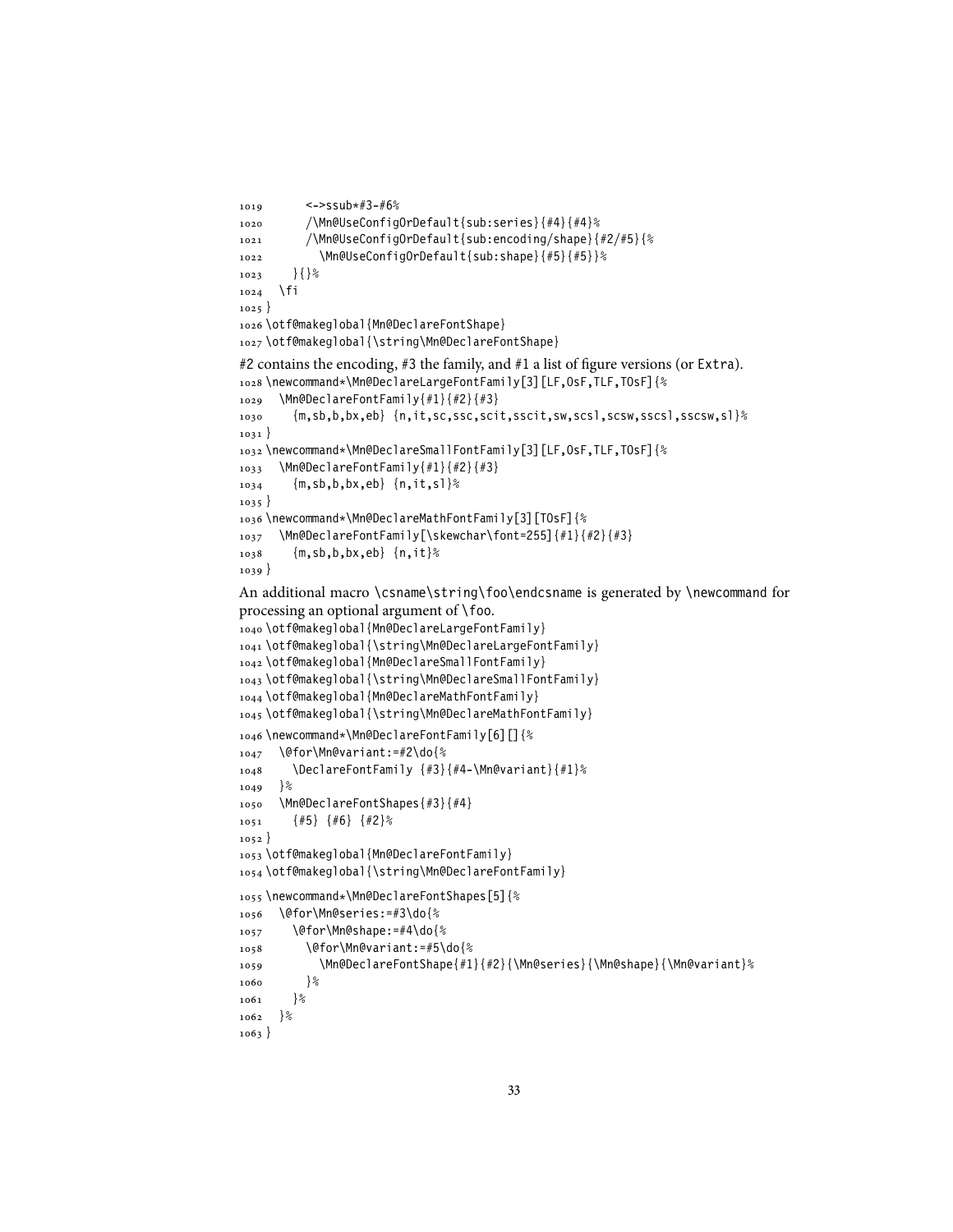\otf@makeglobal{Mn@DeclareFontShapes}

Adjust font dimension #1 of the current font. The function in #2 should replace the old value in dimen \Mn@fontdimen with a new one (which may depend on other parameters like \f@size).

```
1065 \newdimen\Mn@fontdimen
1066 \newcommand*\Mn@adjust@fontdimen[2]{%
1067 \Mn@fontdimen=\fontdimen#1\font
1068 #2%
1069 \fontdimen#1\font=\Mn@fontdimen
1070 }
1071 \otf@makeglobal{Mn@adjust@fontdimen}
1072 \ifx\@nodocument\relax
1073 \endgroup
1074 \fi
1075 ⟨∗debug⟩
1076 \newcommand\old@DeclareFontFamily{}
1077 \let\old@DeclareFontFamily\DeclareFontFamily
1078 \renewcommand\DeclareFontFamily[3]{
1079 \begingroup\escapechar'\\%
1080 \edef\@tempa{\noexpand\DeclareFontFamily{#1}{#2}}%
1081 \@temptokena\expandafter{\@tempa{#3}}%
1082 \message{\the\@temptokena}%
1083 \endgroup
1084 \old@DeclareFontFamily{#1}{#2}{#3}%
1085 }
1086 \newcommand\old@DeclareFontShape{}
1087 \let\old@DeclareFontShape\DeclareFontShape
1088 \renewcommand\DeclareFontShape[6]{
1089 \begingroup\escapechar'\\%
1090 \edef\@tempa{\noexpand\DeclareFontShape{#1}{#2}{#3}{#4}{#5}}%
1091 \@temptokena\expandafter{\@tempa{#6}}%
1092 \message{\the\@temptokena}%
1093 \endgroup
1094 \old@DeclareFontShape{#1}{#2}{#3}{#4}{#5}{#6}%
1095 }
1096 ⟨/debug⟩
```
We define font family aliases so that we can place all configurations for the MinionPro family variants into one microtype file: mt-MinionPro.cfg. We use microtype's hook if microtype has not been loaded yet (which should be the case); otherwise we can execute the alias definitions directly.

```
1097 \gdef\Mn@MicroType@Aliases{%
1098 \DeclareMicrotypeAlias{MinionPro-LF}{MinionPro}%
```

```
1099 \DeclareMicrotypeAlias{MinionPro-OsF}{MinionPro}%
```
\DeclareMicrotypeAlias{MinionPro-TLF}{MinionPro}%

```
1101 \DeclareMicrotypeAlias{MinionPro-TOsF}{MinionPro}%
```
}

```
1103 \@ifundefined{Microtype@Hook}{%
```

```
1104 \global\let\Microtype@Hook\Mn@MicroType@Aliases
```